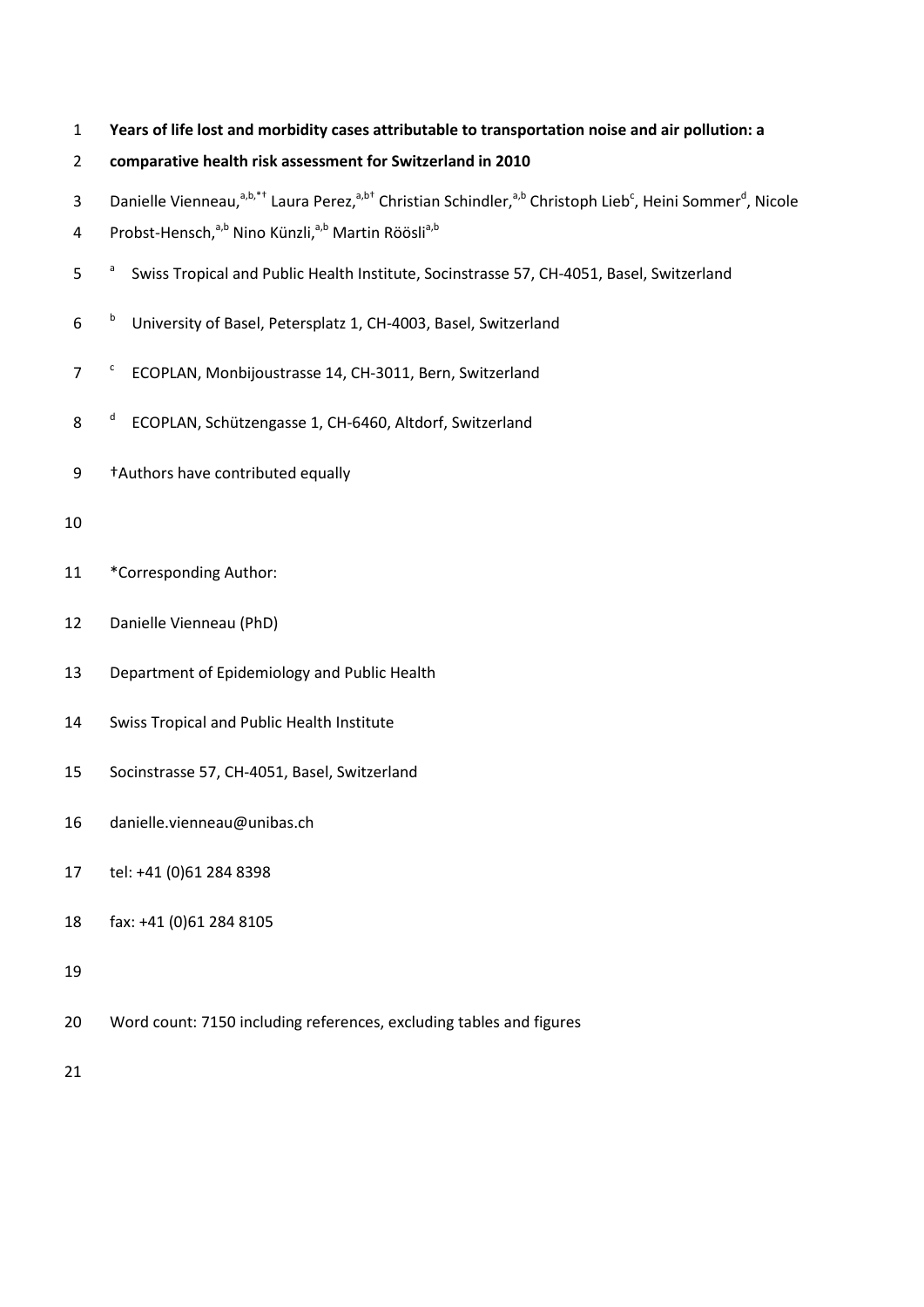#### **ABSTRACT**

- Background: There is growing evidence that chronic exposure to transportation related noise and air
- 24 pollution affects human health. However, health burden to a country of these two pollutants have been rarely compared.
- Aims: As an input for external cost quantification, we estimated the cardiorespiratory health burden
- from transportation related noise and air pollution in Switzerland, incorporating the most recent
- findings related to the health effects of noise.
- Methods: Spatially resolved noise and air pollution models for the year 2010 were derived for road,
- 30 rail and aircraft sources. Average day-evening-night sound level (Lden) and particulate matter (PM<sub>10</sub>)
- were selected as indicators, and population-weighted exposures derived by transportation source.
- Cause-specific exposure-response functions were derived from a meta-analysis for noise and
- 33 literature review for PM<sub>10</sub>. Years of life lost (YLL) were calculated using life table methods; population
- attributable fraction was used for deriving attributable cases for hospitalisations, respiratory
- illnesses, visits to general practitioners and restricted activity days.
- Results: The mean population weighted exposure above a threshold of 48 dB(A) was 8.74 dB(A), 1.89
- dB(A) and 0.37 dB(A) for road, rail and aircraft noise. Corresponding mean exposure contributions
- 38 were 4.4, 0.54, 0.12  $\mu$ g/m<sup>3</sup> for PM<sub>10</sub>. We estimated that in 2010 in Switzerland transportation caused
- 6,000 and 14,000 YLL from noise and air pollution exposure, respectively. While there were a total of
- 8,700 cardiorespiratory hospital days attributed to air pollution exposure, estimated burden due to
- noise alone amounted to 22,500 hospital days.
- Conclusions: YLL due to transportation related pollution in Switzerland is dominated by air pollution
- from road traffic, whereas consequences for morbidity and indicators of quality of life are dominated
- by noise. In terms of total external costs the burden of noise equals that of air pollution.
- 
- **KEYWORDS:** Transportation; noise; air pollution; burden of disease; health impact assessment;
- external costs
-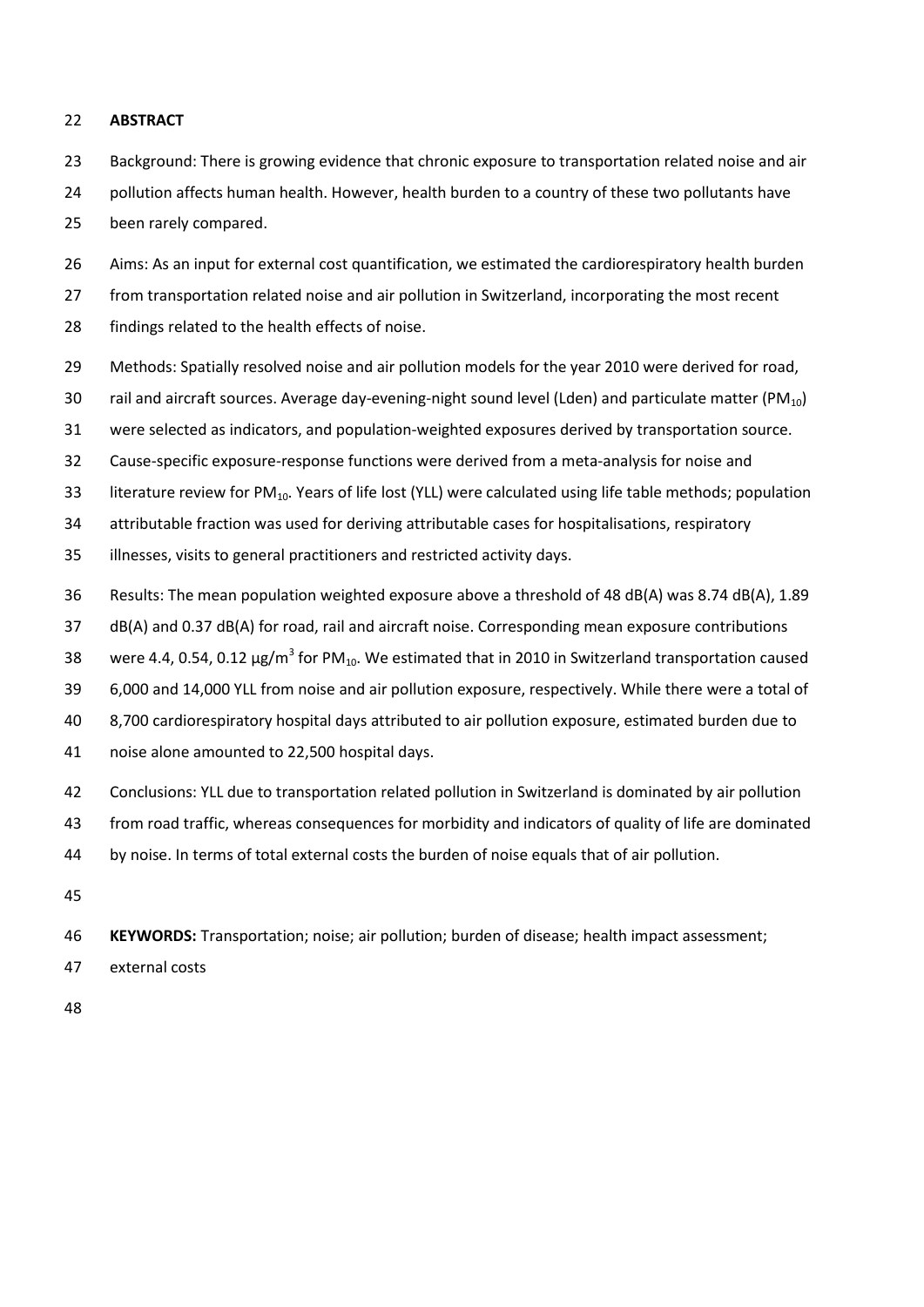# **HIGHLIGHTS:**

- Link between transportation noise and cardiovascular outcomes, independent of air pollution.
- 51 The impact of transport noise was only partially accounted in past burden studies.
- Mortality is dominated by air pollution from road traffic.
- Noise has a larger impact on quality of life indicators.
- In Switzerland, transportation related air pollution and noise amount to similar external costs.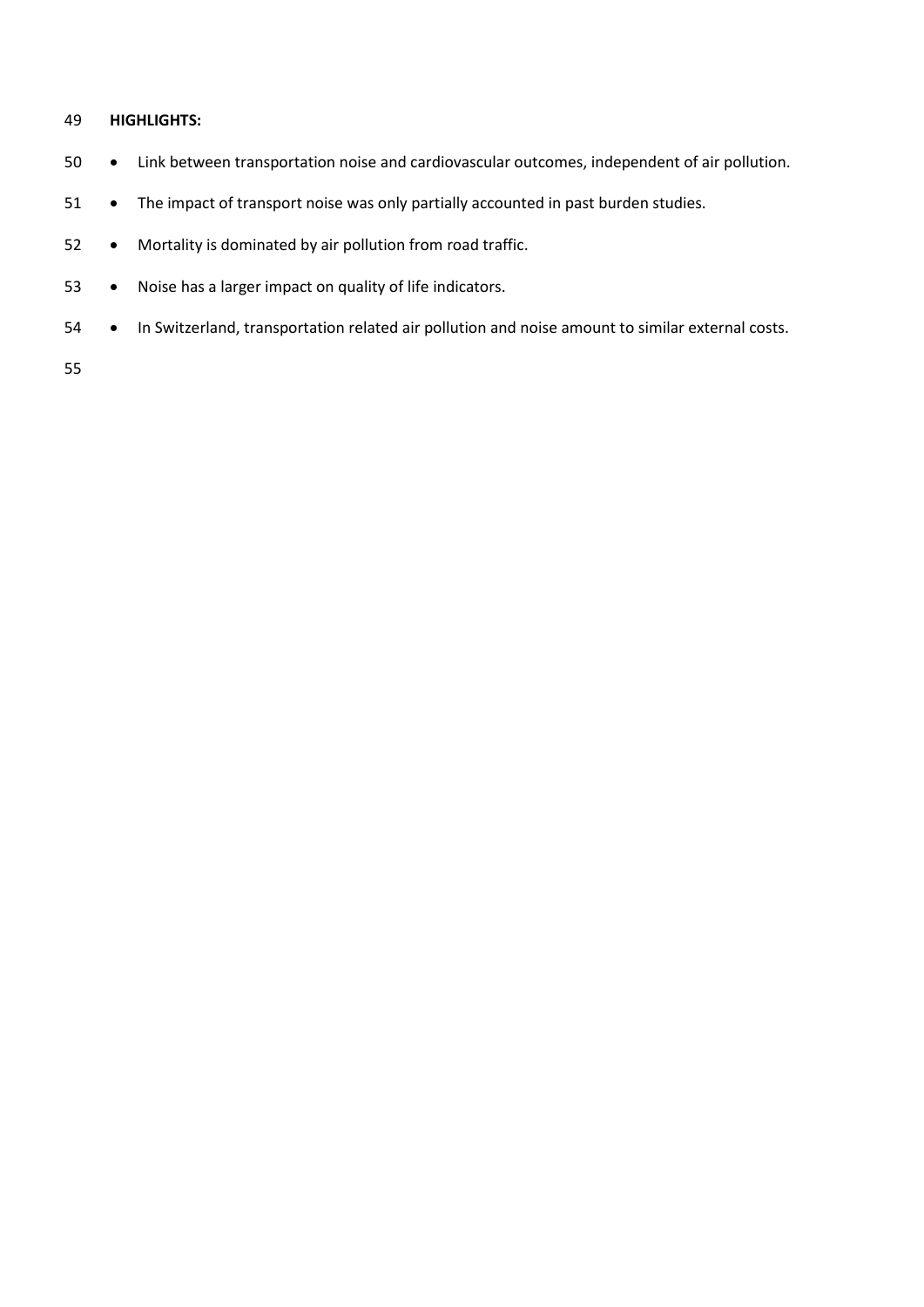#### **INTRODUCTION**

 There is a large body of evidence on the health effects of air pollution, specifically fine particle matter (PM) generated by traffic sources in urban areas. There is robust evidence for a link of PM fractions with long-term mortality [\(Hoek et al., 2013\)](#page-19-0) and infant mortality [\(Woodruff et al., 1997\)](#page-21-0), and various morbidity outcomes such as cardiorespiratory hospital admissions [\(Atkinson et al., 2014\)](#page-18-0), bronchitis [\(Abbey et al., 1995;](#page-18-1) [Schindler et al., 2009\)](#page-20-0), asthma [\(Hoek et al., 2012;](#page-19-1) [Weinmayr et al., 2010\)](#page-21-1) and restricted activity days [\(Ostro, 1987\)](#page-20-1). This evidence has been used for estimating the burden of air pollution in different settings [\(Lim et al., 2012;](#page-20-2) [WHO, 2013a\)](#page-21-2).

 Less is known about the health effects of transportation related noise, although there has been substantial growth in the body of evidence in the last years. While the negative health impact from noise were principally linked to annoyance, auditory and other non-auditory health effects [\(Basner et](#page-18-2)  [al., 2013\)](#page-18-2), new studies are finding an association between chronic exposure to transportation related noise and cardiovascular outcomes, such as ischemic heart disease (IHD), hypertensive diseases and stroke, independent of the effects of air pollution [\(Sørensen et al., 2011;](#page-21-3) [van Kempen and Babisch,](#page-21-4)  [2012;](#page-21-4) [WHO, 2011\)](#page-21-5).

 In Switzerland, the political consensus is that heavy vehicles (above 3.5 tonnes) must cover the entirety of the costs they generate, including the external costs from damage to environment and health. Thus the LSVA (performance related heavy vehicle charge) has been traditionally derived in 74 part on calculation of external costs of noise and air pollution, revised every 5 years [\(ARE, 2004a,](#page-18-3) b, [2008,](#page-18-5) [2014a\)](#page-18-6). So far, external cost of noise were principally driven by the effects of quality of life indicators (annoyance and sleep disturbance) and were reflected by calculating the loss of rents in noise exposed apartments [\(ARE, 2008\)](#page-18-5). Health effects represented by mortality due to hypertension and ischemic heart disease have also been included in past evaluations but cost contributions were minor compared to loss of rents [\(ARE, 2008,](#page-18-5) [2014a\)](#page-18-6). The recent epidemiological literature shows that the mortality effects of noise are much higher than earlier studies suggested. The impact of noise from transportation was thus most likely only partially accounted in past burden and cost evaluations studies in Switzerland and elsewhere.

As an input for the latest external traffic cost estimates in Switzerland, this study estimates the years

of life lost (YLL) and attributable burden for different cardiorespiratory outcomes due to the noise

and air pollution generated from road, rail and aircraft transport in 2010 in Switzerland,

incorporating the most recent findings related to the health effects of noise and air pollution.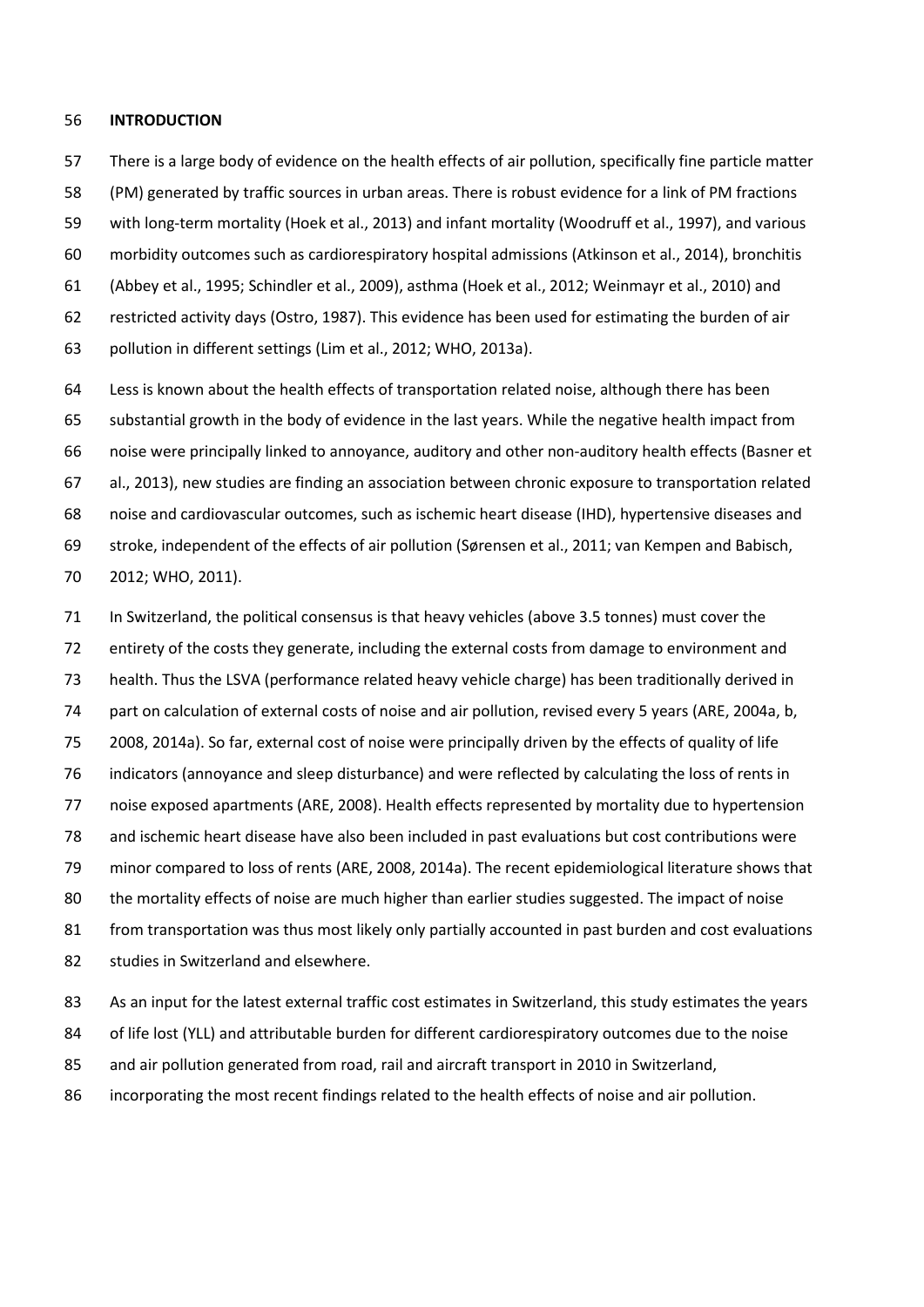#### **MATERIALS AND METHODS**

We combined population exposure to noise and air pollution with exposure-response functions and

89 baseline cardiorespiratory morbidity and mortality data to estimate the years of life lost (YLL) and the

- number of morbidity cases attributable to noise and air pollution from transportation on the roads,
- railways and in the air.
- 

#### **Population exposure**

- Exposures to noise were obtained from existing models for year 2010. For road and rail noise
- population exposures were derived from SonBase, the Swiss GIS-based noise model [\(Karipidis et al.,](#page-19-2)
- [2014\)](#page-19-2). SonBase models the noise propagation from source to reception points, taking account of
- building height, first order reflections and noise barriers. Noise levels at source points are first
- calculated with CADNA-A and STL-86+ models using data from a detailed Swiss national traffic model
- for 2010 from the Federal Office for Spatial Development [\(ARE, 2014b\)](#page-18-7). SonBase calculates
- equivalent continuous noise level (Leq) at the most exposed façade of each building per floor in
- Switzerland, with noise in steps of 1 dB(A). Estimates of aircraft noise for the national airports of
- Zurich and Geneva come directly from the airport operators, which annually evaluate the airport-
- specific noise. The data for Basel and 10 regional airports were derived from the SonBase model
- developed by the Federal Office of Civil Aviation [\(ARE, 2004a;](#page-18-3) [Huss et al., 2010\)](#page-19-3).
- The noise metric used in our study was Lden [dB(A)], the average sound level over all 24 hour periods
- of a year with a respective 5 and 10 dB(A) penalty for evening (18:00 to 22:00) and night (22:00-
- 06:00) hours. Noise levels modelled at residential addresses were combined with population counts
- to determine total exposure in 1 dB(A) steps from 40 ≥80 dB(A) (in burden calculations, population
- in areas with modelled road and rail noise <40 dB(A) were assigned a level of 40 dB(A)). For
- subsequent burden calculations, a threshold of no effect of 48 dB(A) was assumed (see next Section
- **"**Derivation of exposure-response relationship"). We thus calculated the population-weighted mean
- exposure over this threshold for each noise source.
- 113 For air pollution,  $PM_{10}$  was used as the pollutant indicator to allow for comparability with past
- 114 studies. Exposure levels for 2010 were obtained from a 200 x 200m dispersion model for PM<sub>10</sub> which
- 115 accounted for primary particulates, secondary particle formation from precursor emissions ( $NO<sub>x</sub>$ , SO<sub>2</sub>
- 116 NH<sub>3</sub> and NMVOC) and transboundary large-scale PM<sub>10</sub> [\(BAFU, 2013\)](#page-18-8). The dispersion model was run
- for total air pollution and separately for each transport source (road, rail and air). Population counts
- 118 in each grid cell were combined with  $PM_{10}$  levels to obtain population-weighted concentrations by
- source type.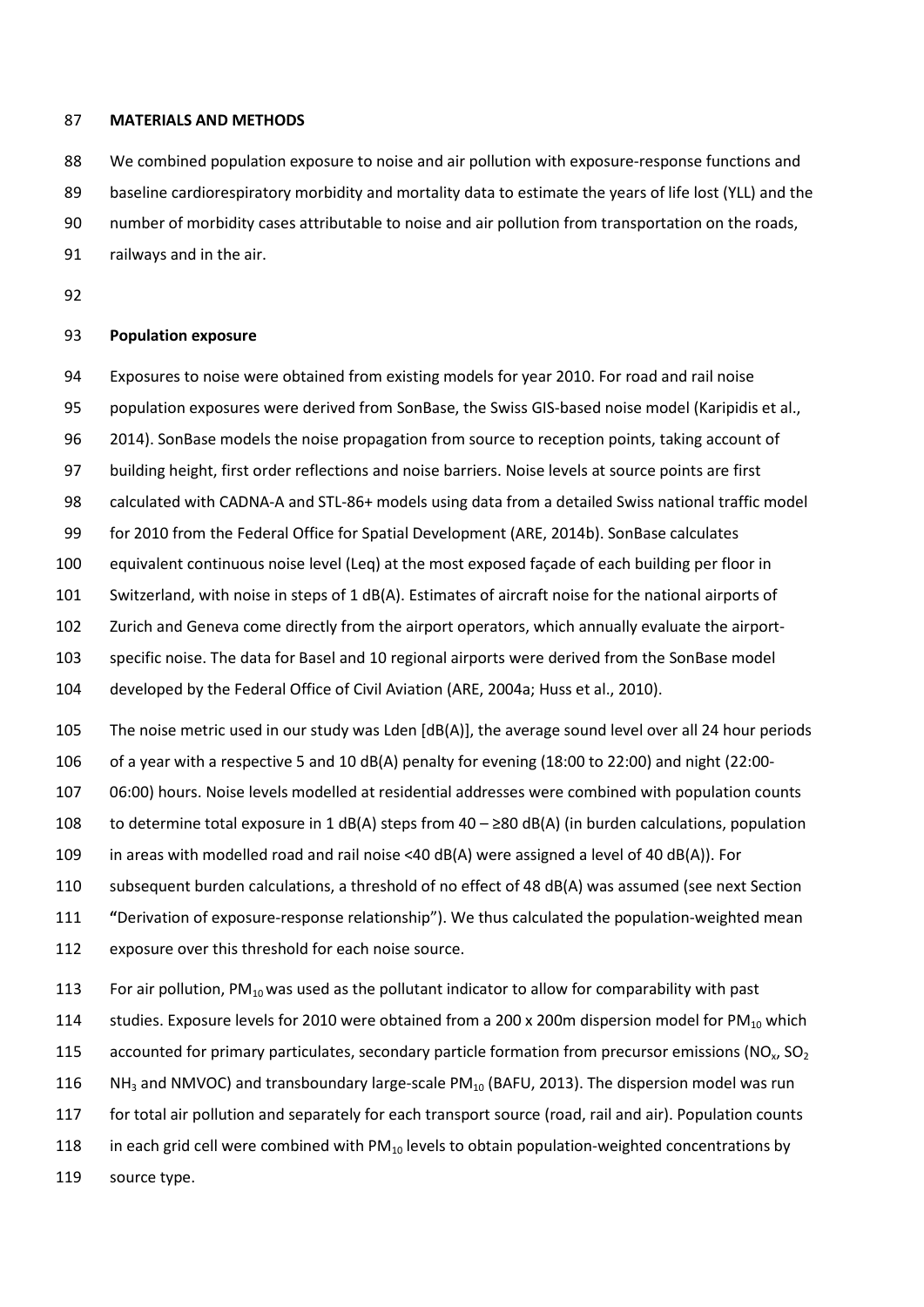#### **Derivation of exposure-response relationship**

We conducted a literature review to derive or obtain exposure-response relationships reflecting the

 most current scientific evidence in the association between noise, particulate matter and cardiorespiratory mortality or morbidity.

 We had previously developed meta-analytic estimates of the effects of noise on several cardiovascular outcomes [\(ARE, 2014a;](#page-18-6) [Vienneau et al., 2015\)](#page-21-6). This included a meta-analysis to derive an exposure-response function for ischemic heart disease (IHD) and stroke, and the pooling of two existing meta-analysis estimates to derive a summary estimate for hypertension (Table 1). The methods in brief were as follows. For IHD, we combined the results of 10 studies conducted since the mid-1990s, providing 13 relative risk estimates for morbidity or mortality. Most were conducted in Europe for road noise; 4 investigated exposure to aircraft noise, two of which were in North America; none were found for railway noise. Six studies were combined for stroke, contributing a total of 8 relative risk estimates for meta-analysis: 3 road, 4 aircraft and 1 rail noise. For hypertension, we combined the two recent meta-analyses, [van Kempen and Babisch \(2012\)](#page-21-4) on road and [Babisch and](#page-18-9)  van Kamp (2009) for aircraft, to derive the exposure-response function. To specify the starting point for the noise exposure-response associations, we globally pooled the study specific reference values (i.e. for three outcomes) using the derived meta-analysis weights of each study. This resulted in a threshold of 48 dB(A) below which no effects were considered. We did not include annoyance, sleep disturbance and cognitive impairment as outcomes to allow for comparability with past cost evaluations in Switzerland, and to avoid potential double counting of effects. For air pollution related health effects we applied the recommendations of the HRAPIE (Health risks of air pollution in Europe) project [\(WHO, 2013a,](#page-21-2) [b\)](#page-21-7) (Table 2). For some outcomes such as mortality,

- 142 HRAPIE proposes an exposure-response function for  $PM<sub>2.5</sub>$ . In this case the exposure-response
- 143 function was converted to PM<sub>10</sub> by applying the ratio of the population-weighted means for PM<sub>2.5</sub>/
- 144 PM $_{10}$  of 0.73 (calculated in the Swiss dispersion model).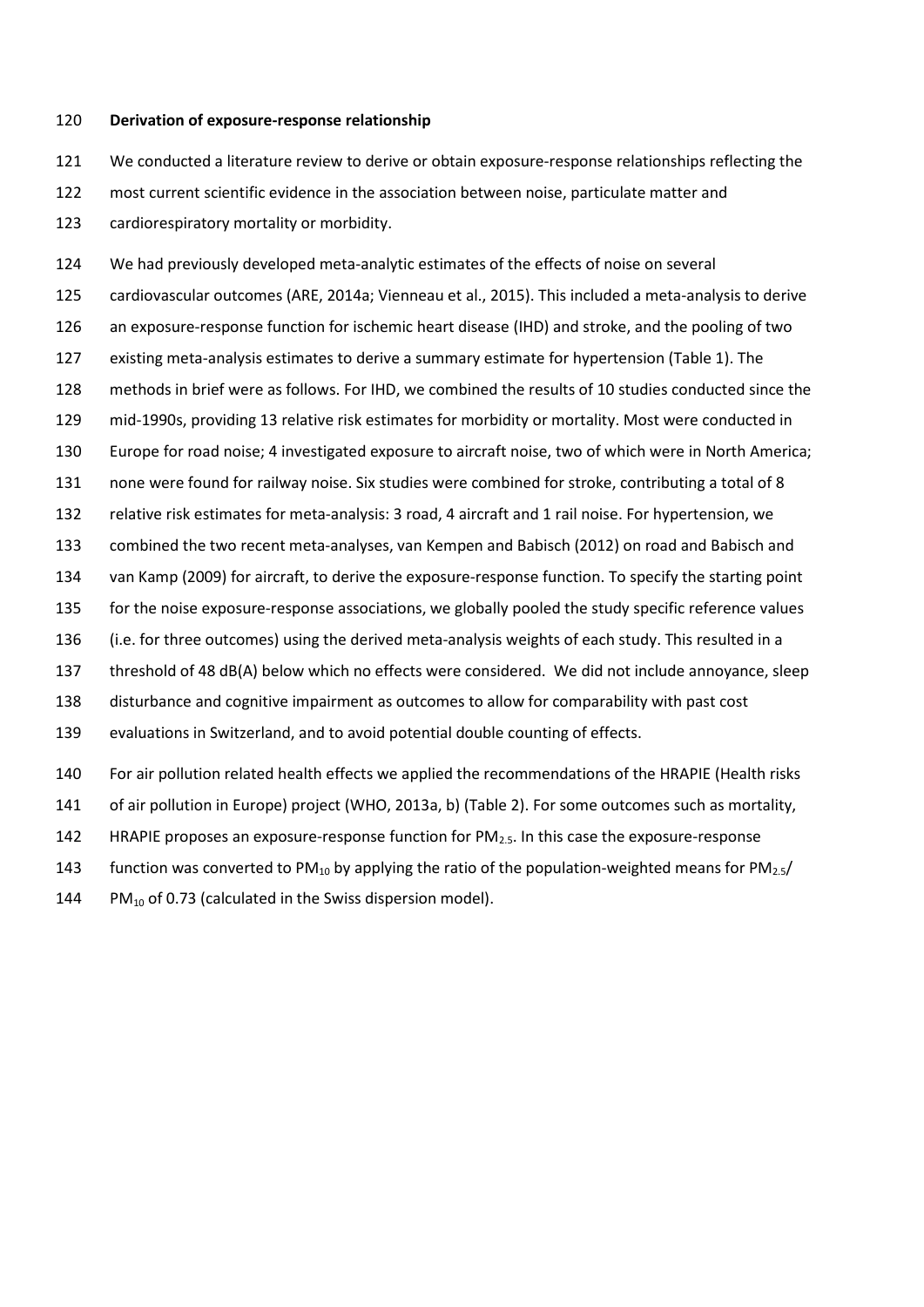# 145 **Table 1**. Exposure-response relationships and baseline data used for the estimation of mortality and morbidity due to noise (per 10 dB(A) increase in Lden)

| Outcome                | Approach                                                                                                                                                                                                                                                                                                                                                                                            | Relative Risk (95%<br>confidence interval) per<br>10 dB(A) increase in<br>Lden | Baseline health data                                                                                                                                             |
|------------------------|-----------------------------------------------------------------------------------------------------------------------------------------------------------------------------------------------------------------------------------------------------------------------------------------------------------------------------------------------------------------------------------------------------|--------------------------------------------------------------------------------|------------------------------------------------------------------------------------------------------------------------------------------------------------------|
| Ischemic heart disease | $\geq$ 30 years mortality; all ages morbidity. Meta-analysis including 13<br>estimates from 10 studies on effects of road and aircraft transportation<br>noise and IHD (Babisch et al., 2005; Babisch et al., 1999; Babisch et al.,<br>1994; Beelen et al., 2009; Correia et al., 2013; Gan et al., 2012; Hansell et<br>al., 2013; Huss et al., 2010; Selander et al., 2009; Sørensen et al., 2012) | $1.046$ (1.015, 1.079) <sup>a</sup>                                            | ICD10 I20-I25. 2011 mortality rates; 283,443<br>hospital days (BfS)                                                                                              |
| Stroke                 | $\geq$ 30 years mortality; all ages morbidity. Meta-analysis of 8 estimates from<br>6 studies on road, aircraft and rail transportation noise and stroke<br>(Beelen et al., 2009; Correia et al., 2013; Gan et al., 2012; Hansell et al.,<br>2013; Huss et al., 2010; Sørensen et al., 2011)                                                                                                        | $1.014(0.964, 1.066)^{b}$                                                      | ICD10: 160-164 exc. 163.6. 2011 mortality rates;<br>300,472 hospital days (BfS)                                                                                  |
| Hypertensive diseases  | ≥30 years mortality; all ages morbidity. Pooling of the effect estimate from<br>2 existing meta-analysis (Babisch and van Kamp, 2009; van Kempen and<br>Babisch, 2012)                                                                                                                                                                                                                              | $1.076(1.032, 1.121)^{p}$                                                      | ICD10: I10-I15. 2011 mortality rates; 51,871<br>hospital days (BfS); 990,440 general practitioner<br>visits extrapolated from Swiss Health Survey (BfS,<br>2010) |

147 a. Exposure-response functions were developed in a previous version of [Vienneau et al. \(2015\).](#page-21-11)<br>148 b. Exposure-response functions were developed in ARE (2014b).

148 b. Exposure-response functions were developed in [ARE \(2014b\).](#page-18-16)<br>149 BfS: Bureau of Federal Statistics, Switzerland

BfS: Bureau of Federal Statistics, Switzerland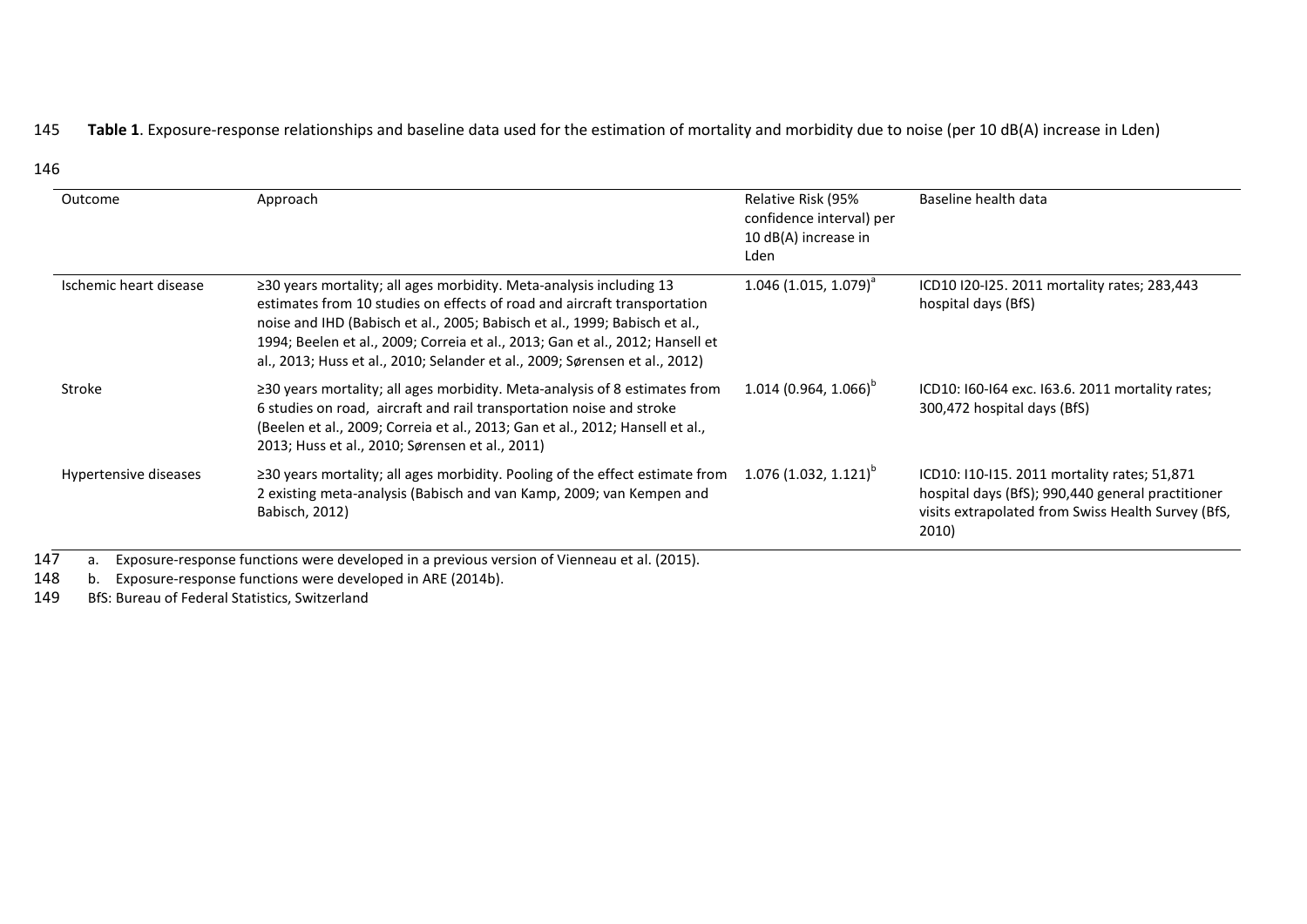## 150 **Table 2**. Exposure-response relationships and baseline data used for the estimation of mortality and

| 151 | morbidity due to air pollution (per 10 $\mu$ g/m <sup>3</sup> increase in PM <sub>10</sub> ) |  |  |  |  |
|-----|----------------------------------------------------------------------------------------------|--|--|--|--|
|-----|----------------------------------------------------------------------------------------------|--|--|--|--|

| Outcome                                                                      | Relative Risk (95%<br>confidence interval) per<br>10 μg/m <sup>3</sup> increase in<br>$PM_{10}$ | Source <sup>a</sup>                               | Baseline health data <sup>ª</sup>                                                                                                                                                                                                                                                                                                                                                 |
|------------------------------------------------------------------------------|-------------------------------------------------------------------------------------------------|---------------------------------------------------|-----------------------------------------------------------------------------------------------------------------------------------------------------------------------------------------------------------------------------------------------------------------------------------------------------------------------------------------------------------------------------------|
| All-cause (natural) mortality                                                | 1.045 (1.029, 1.060)                                                                            | Hoek et al. (2013)                                | 2011 mortality rates, ICD10 A00-R99<br>(BfS)                                                                                                                                                                                                                                                                                                                                      |
| Post-neonatal infant mortality, all<br>cause                                 | 1.04(1.02, 1.07)                                                                                | Woodruff et al.<br>(1997)                         | 2011 mortality rates (BfS)                                                                                                                                                                                                                                                                                                                                                        |
| Hospital days for cardiovascular<br>diseases (includes stroke), all ages     | 1.007 (1.001, 1.012)                                                                            | Atkinson et al. (2014)                            | 1,393,409 hospital days, all ages, ICD-<br>10 100-199, (BfS)                                                                                                                                                                                                                                                                                                                      |
| Hospital days for respiratory<br>diseases, all ages                          | 1.014 (0.999, 1.029)                                                                            | Atkinson et al. (2014)                            | 579,939 hospital days, ICD-10 J00-J99,<br>(BfS)                                                                                                                                                                                                                                                                                                                                   |
| Incidence of chronic bronchitis in<br>adults (≥18 years)                     | 1.117 (1.040, 1.189)                                                                            | Abbey et al. (1995)<br>Schindler et al.<br>(2009) | 24,869 cases. Annual incidence is 3.9<br>per 1000 adults to be applied to ages<br>above 18, SAPALDIA study                                                                                                                                                                                                                                                                        |
| Prevalence of bronchitis in children<br>$(6-18 \text{ years})$               | 1.08(0.98, 1.19)                                                                                | Hoek et al. (2012)                                | 198,109 cases. Prevalence average<br>PATY study, 18.6% to be applied to<br>ages 6-18                                                                                                                                                                                                                                                                                              |
| Asthma attacks in adults with<br>asthma (≥18 years)                          | 1.029 (1.013, 1.045)                                                                            | ARE (2004a)                                       | 1,339,058 attacks. Estimated as 0.21<br>asthma attacks per adult per year (this<br>includes average 3-4 attacks per year<br>per asthmatic)                                                                                                                                                                                                                                        |
| Days with asthma symptoms in<br>asthmatic children<br>$(5-17 \text{ years})$ | 1.028 (1.006, 1.051)                                                                            | Weinmayr et al.<br>(2010)                         | 3,333,635 symptom-days. Estimated in<br>children based on "Symptoms of<br>severe asthma" over population 5-19<br>and average "severe asthma" for<br>Western Europe (4.9%) in ISAAC study<br>(Lai et al., 2009). The daily incidence of<br>symptoms among this group is<br>assumed 17%, multiplied by 365 gives<br>the number of days of symptoms<br>among asthmatics for one year |
| Restricted activity days (≥18years)                                          | 1.034 (1.030, 1.038)                                                                            | Ostro (1987)                                      | 121,152,911 days with restricted<br>activity. As in original paper, 19<br>restricted activity per person per year<br>(for population over 18 years of age)                                                                                                                                                                                                                        |

154

155 **Calculation of morbidity and mortality burden**

- 156 We used mortality rates observed in Switzerland to calculate changes in YLL for a reference and the
- 157 counterfactual scenario using the life table approach [\(Miller and Hurley, 2003;](#page-20-4) [Röösli et al., 2005\)](#page-20-5). In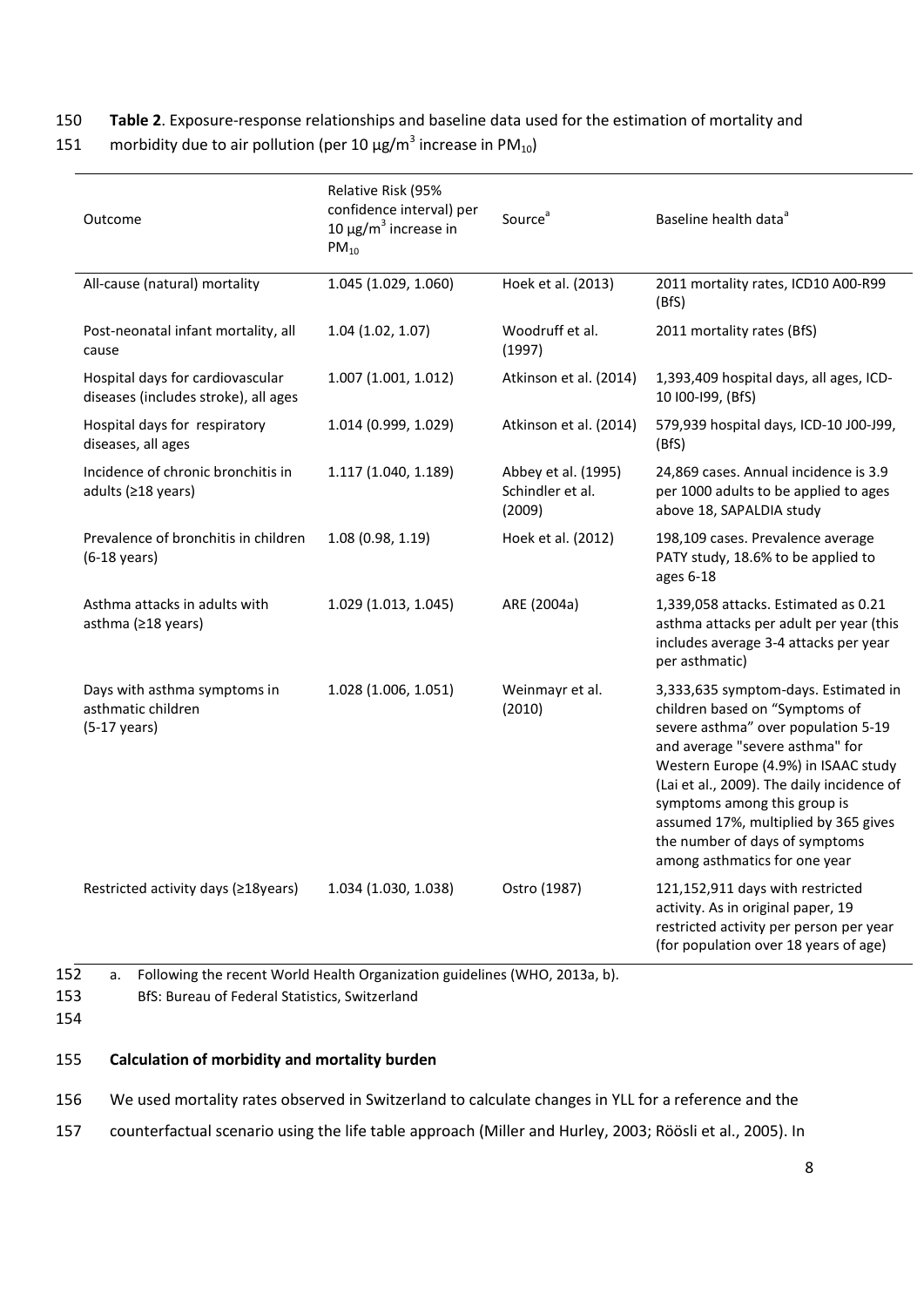extrapolating observed survival probabilities in the year 2011, obtained from Federal Statistics Office (BfS), to 2010 population (differentiated for male and female). For the counterfactual scenario, life tables were rerun with modified survival probabilities that assumed no one in the population was 162 exposed to source-related transportation noise (above 48 dB(A)) or  $PM_{10}$  concentrations. Thus cause-

the reference scenario, 1-year age interval life tables for the Swiss population were calculated

specific mortality rates were changed according to the relevant relative risk (RR) and source-specific

- exposure contribution, keeping unchanged rates for the remaining outcomes not affected by the
- exposure. The counterfactual scenario assumed a return to previous exposure levels after 2010, thus
- mortality rates are only modified in 2010. For both scenarios, life years were calculated for the next
- 105 years and summed. The difference between the reference and counterfactual scenario is
- interpreted as the YLLs attributed to noise or air pollution in year 2010 in Switzerland. No discounting
- for time or age was applied.

For morbidity outcomes, we used population attributable fraction (PAF) applied to baseline heath

data to obtain the number of cases per year attributable to noise or air pollution transportation in

Switzerland in 2010. Baseline health data were obtained from Federal Statistics Office (BfS) or,

following recommendations by WHO, extrapolated from past studies if not available for Switzerland

(Tables 1 and 2).

 We evaluate uncertainty by calculating health impacts based on the 95% confidence intervals of the relevant exposure-response function.

#### **RESULTS**

#### **Population exposure**

Approximately 6.6 of the 7.8 million residents (84%) in Switzerland were found to be exposed to road

noise in excess of our 48 dB(A) (Lden) threshold. The majority of these persons (61%) lived in areas

182 with noise levels between 48 and 60 dB(A). On this basis, we computed the mean population-

weighted excess (>48 dB(A)) exposure as 8.74 dB(A) for road noise (Table 3). Substantially fewer

persons were exposed to rail (1.5 mil) and aircraft (0.58 mil) noise, respectively reflecting a mean

excess exposure of 1.89 and 0.37 dB(A) (Lden) (Figure S1, online supplement).

186 The population-weighted exposure to total PM<sub>10</sub> in 2010 was 19.4  $\mu$ g/m<sup>3</sup> (see Table S1). The

187 transportation sources accounted for 26% of the total PM $_{10}$  load. The remaining load is largely

caused by household, industry, agriculture and forestry sources (71%) and a small amount from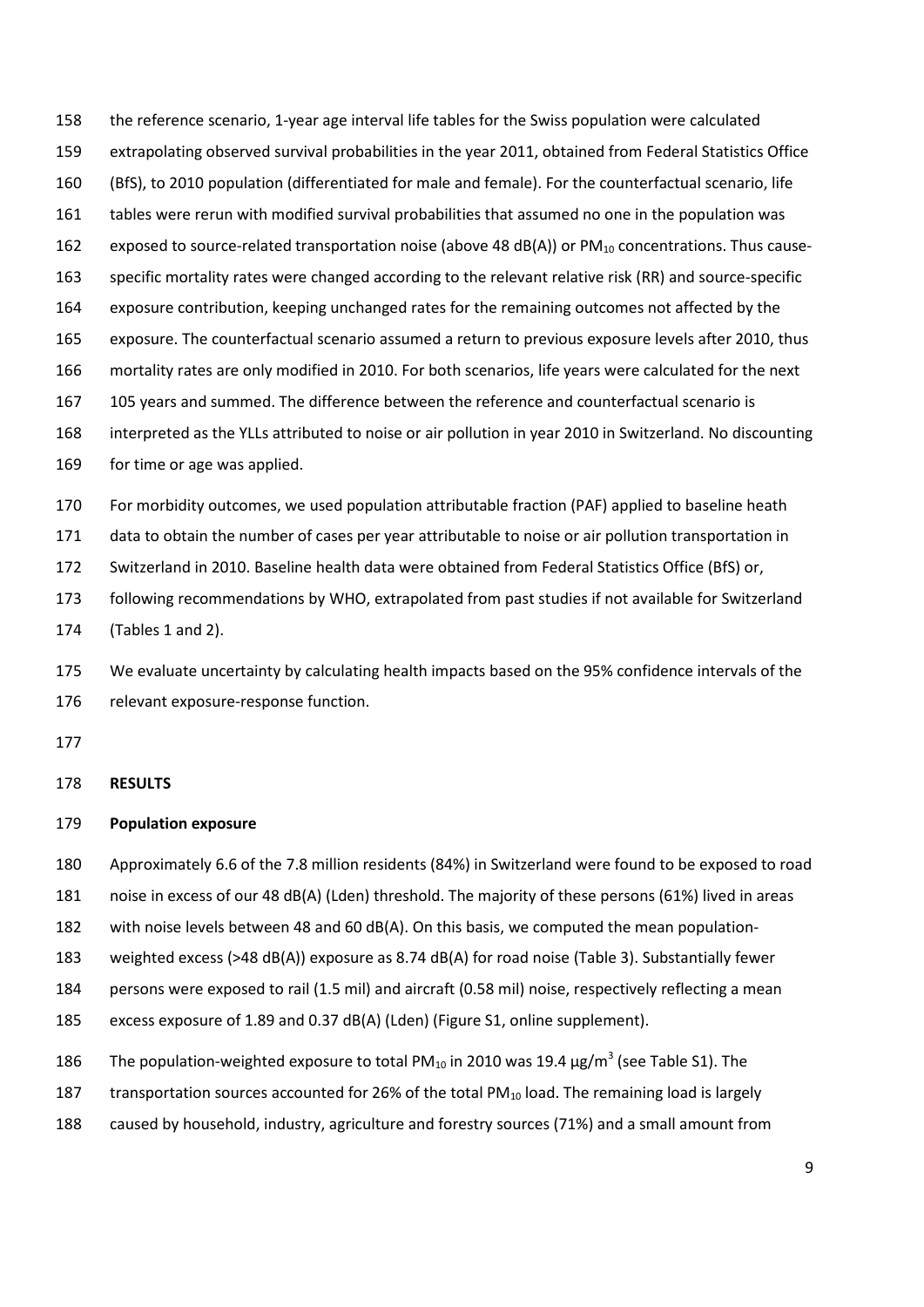natural origin (3%). The contribution of transportation related sources applied to the burden

190 calculation were 4.4, 0.54, 0.12  $\mu$ g/m<sup>3</sup> for road, rail, and aircraft transport, respectively (Table 3).

- **Table 3.** Population weighted excess concentrations for noise and air pollution to transportation
- sources in Switzerland, 2010

| Pollutant                                            |      |      |      | Road traffic Rail traffic Aircraft traffic Total transport |
|------------------------------------------------------|------|------|------|------------------------------------------------------------|
| Noise (Lden, $dB(A)$ ) <sup>a</sup>                  | 8.74 | 1.89 | 0.37 | 11.00                                                      |
| Air pollution (PM $_{10}$ , $\mu$ g/m <sup>3</sup> ) | 4.40 | 0.54 | 0.12 | 5.06                                                       |

 a. Calculated as population weighted mean for levels above 48 dB(A). This threshold level was determined by pooling the study specific reference values using the derived meta-analysis weights of each study.

#### **Exposure-response relationship**

 Relative Risk (RR) estimates derived from a meta-analysis [\(ARE, 2014a;](#page-18-6) [Vienneau et al., 2015\)](#page-21-6) used in 201 the evaluation of the noise burden in Switzerland (per 10 dB(A) increase, Lden) are presented in Table 1. The relative risk for increased morbidity and mortality per 10 dB(A) increase in Lden is 1.046 (95% CI 1.015, 1.079) for IHD, 1.014 (0.964, 1.066) for stroke and 1.076 (1.032, 1.121) for hypertensive diseases. Given the small number of available studies for each outcome, we assumed 205 that the same risk estimate would apply to both mortality and morbidity. The available risk estimates for hypertension, in particular, related only to morbidity. A stratified analysis in the meta-analysis for IHD indicated that the difference between risk estimates by disease state were not statistically significant [\(Vienneau et al., 2015\)](#page-21-6). The baseline health data related to each outcome are presented in Table 1. We followed the recent review of the literature by the WHO to select the exposure-response 211 functions for long-term exposure to  $PM_{10}$  and health outcomes [\(WHO, 2013b\)](#page-21-7). The relative risk (RR) 212 for all-cause (natural) mortality in adult populations (age 30+) is 1.062 (1.040, 1.083) per 10  $\mu$ g/m<sup>3</sup>

- 213 increase in the long term  $PM_2$ , exposure based on a meta-analysis of 13 cohort studies (Hoek et al.,
- 214 [2013\)](#page-19-0). The corresponding risk estimate for  $PM_{10}$  using the population-weighted ratio of 0.73 results
- in an RR of 1.045 (1.029, 1.060). For the first year of life we applied an increase in mortality by 1.04
- (1.02-1.07) according to Woodruff et al (1997). The full set of relative risk estimates and baseline
- 217 health data in relation to  $PM_{10}$  is presented in Table 2.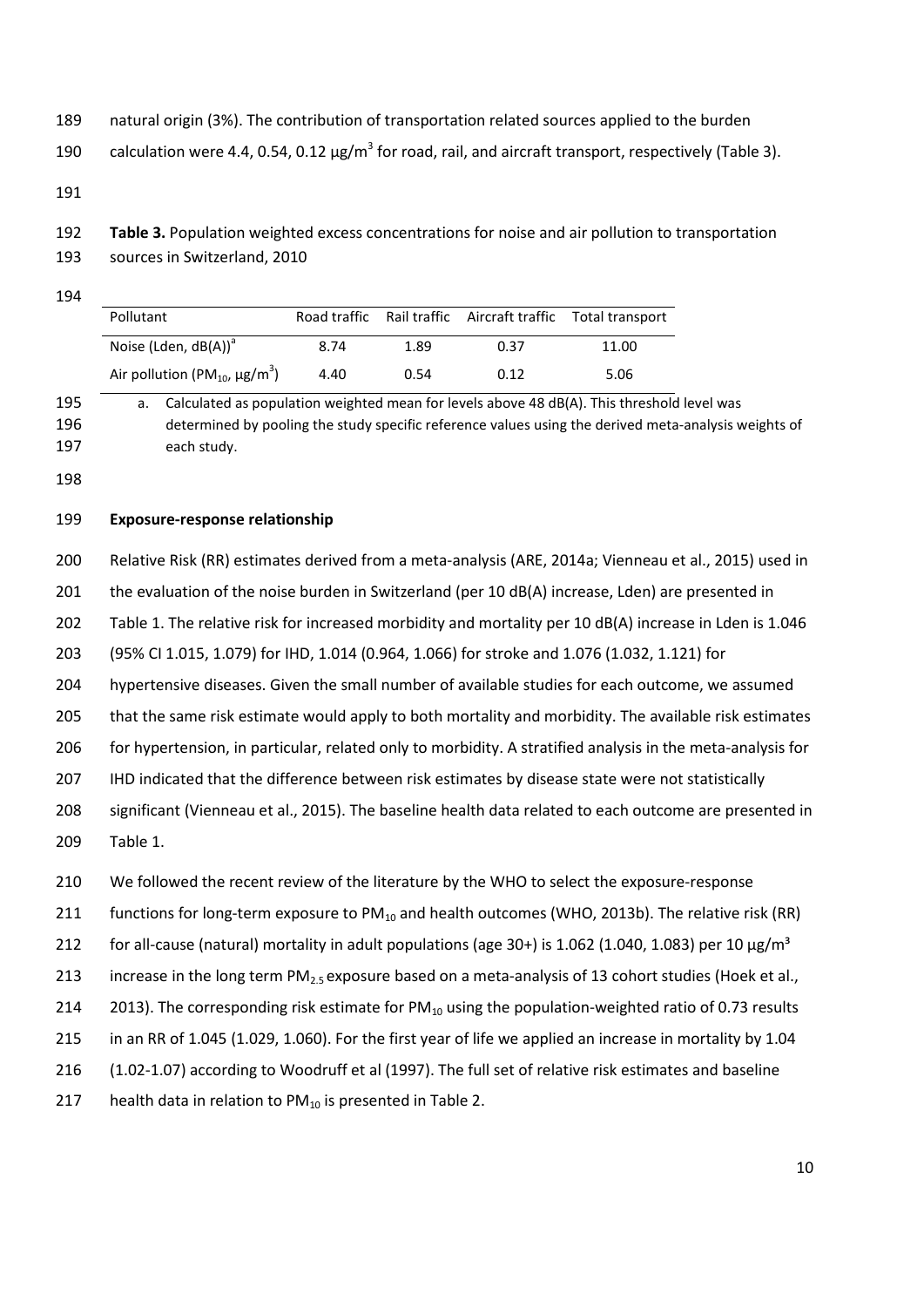#### **Estimated burden**

- The results of the YLL in Switzerland due to transport noise and air pollution exposure are shown in
- Table 4. We estimated that exposure to transportation related noise caused 6,000 YLL in 2010, most
- 221 of which were associated with death by IHD (4,100), followed by death from hypertensive diseases
- (1,400). We estimated that exposure to transportation related air pollution caused 14,000 YLL in
- 223 2010. For both, noise and air pollution, the largest contributor to the YLL originates from road traffic
- (78% and 86%, respectively).
- The burden related to transportation on the road, railway and by aircraft in Switzerland in 2010
- amounted to 20,000 YLL with 70% of total contributed by air pollution and 30% by noise. By source,
- the largest contribution to YLL from road traffic remains air pollution (72%). The burden from rail and
- aircraft traffic is more equally distributed between these sources (60% and 62%, respectively, from
- air pollution).
- Table 5 shows the estimated impact of noise and air pollution on morbidity in 2010. We obtained
- 13,800, 4,600 and 4,100 hospital days for IHD, stroke and hypertensive diseases due to
- transportation noise in Switzerland in 2010. The number of general practitioner visits due to
- hypertensive diseases was estimated as 77,700.
- We estimated a total of 4,700 and 4,000 cardiovascular and respiratory hospital days, respectively,
- due to exposure to air pollution from transportation in Switzerland in 2010. In addition, for adults
- (children) we estimated there were 1,400 (7,600) bronchitis cases and 19,300 (45,900) asthma
- related symptoms per year, as well as 2,047,000 restricted activity days due to this exposure.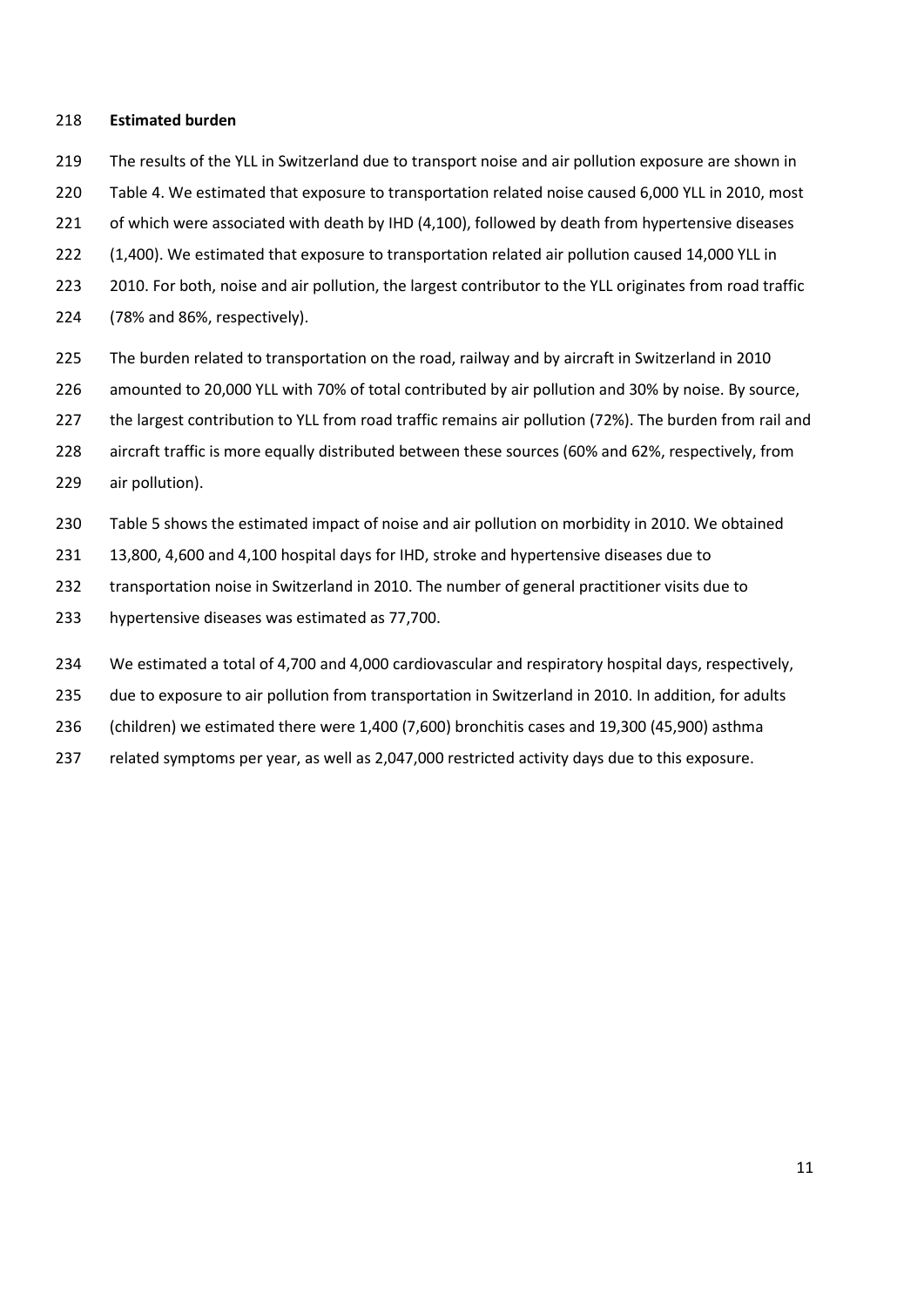238 **Table 4.** *Estimated* Years of life lost (undiscounted) due to noise and air pollution by transportation source with 95% confidence interval for Switzerland, year 239 2010

| Outcome                                                    |                       | Total transport            | Road traffic               | Rail traffic     | Aircraft traffic |
|------------------------------------------------------------|-----------------------|----------------------------|----------------------------|------------------|------------------|
| Noise (Lden): Cardiovascular disease                       | <b>IHD</b>            | 4100 (1400, 6800)          | 3300 (1100, 5400)          | 710 (240, 1200)  | 140 (50, 230)    |
|                                                            | Stroke                | 470 (0, 2100) <sup>a</sup> | 370 (0, 1700) <sup>a</sup> | $80(0, 360)^{a}$ | 20 $(0, 70)^a$   |
|                                                            | Hypertensive diseases | 1400 (610, 2100)           | 1100 (480, 1700)           | 240 (100, 360)   | 50 (20, 70)      |
|                                                            | Total noise           | 6000 (2000, 11100)         | 4700 (1600, 8800)          | 1000 (340, 1900) | 200 (70, 370)    |
| Air pollution ( $PM_{10}$ ): All-cause (natural) mortality | age≥30                | 13000 (8600, 17000)        | 11000 (7500, 15000)        | 1400 (920, 1800) | 310 (200, 400)   |
|                                                            | age 0-1               | 460 (240, 790)             | 400 (210, 690)             | 50 (30, 80)      | 10(6, 20)        |
|                                                            | Total air pollution   | 14000 (8800, 18000)        | 12000 (7700, 16000)        | 1400 (940, 1900) | 320 (210, 420)   |
| Total YLL (noise + air pollution) <sup>o</sup>             |                       | 20000                      | 17000                      | 2500             | 520              |
| %contribution to total <sup>p</sup>                        | <b>Noise</b>          | 30%                        | 28%                        | 40%              | 38%              |
|                                                            | Air pollution         | 70%                        | 72%                        | 60%              | 62%              |

240 a. If confidence intervals of the exposure-response function included 1.0, the burden estimates were censored at zero to prevent calculating beneficial effects.

241 b. Based on central estimate.

242 YLL are rounded thus totals do not necessarily sum: 9-999 to the nearest 10; 1000-99999 to nearest 100; >100000 to nearest 1000.

243 IHD: Ischemic Heart Disease; YLL Years of Life Lost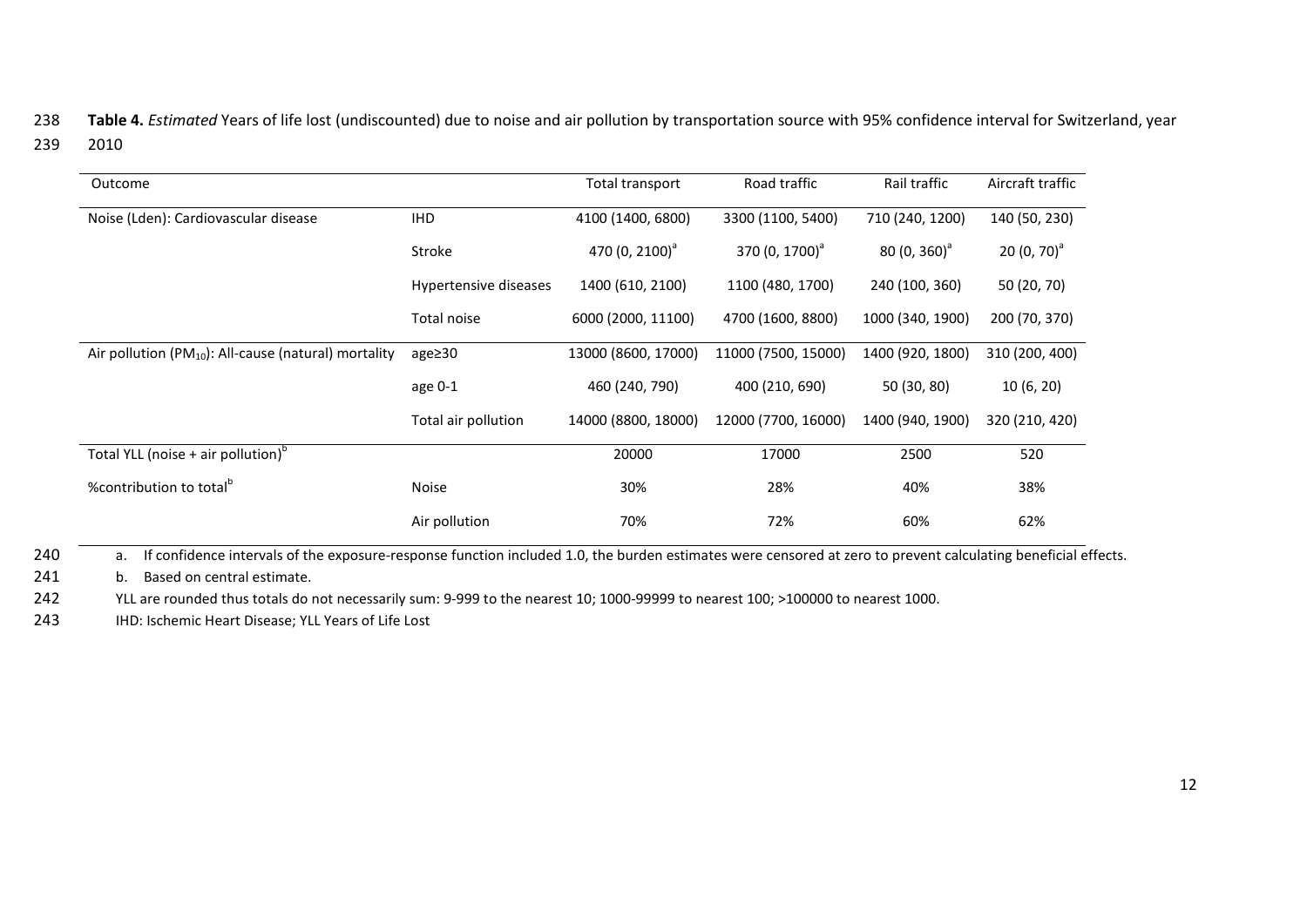| Outcome                                                                  | Total transport               | Road traffic                  | Rail traffic               | Aircraft traffic        |
|--------------------------------------------------------------------------|-------------------------------|-------------------------------|----------------------------|-------------------------|
| Noise (Lden)                                                             |                               |                               |                            |                         |
| Hospital days for IHD ( $\geq$ 30 years)                                 | 13800 (4600, 23100)           | 10900 (3700, 18200)           | 2400 (800, 4000)           | 470 (150, 790)          |
| Hospital days for stroke (≥30 years)                                     | 4600 (0, 20600) <sup>a</sup>  | 3600 (0, 16300) <sup>a</sup>  | 790 (0, 3600) <sup>a</sup> | 150 $(0, 700)^{a}$      |
| Hospital days for hypertensive diseases (≥30 years)                      | 4100 (1800, 6300)             | 3200 (1400, 4900)             | 710 (310, 1100)            | 140 (60, 220)           |
| General practitioner visits for hypertensive diseases<br>$($ >15 years)  | 77700 (33900, 119000)         | 61400 (26900, 94100)          | 13600 (5900, 21100)        | 2700 (1100, 4100)       |
| Air pollution (PM <sub>10</sub> )                                        |                               |                               |                            |                         |
| Hospital days for cardiovascular diseases (includes<br>stroke), all ages | 4700 (870, 8500)              | 4000 (760, 7400)              | 500 (90, 900)              | 110 (20, 200)           |
| Hospital days for respiratory diseases, all ages                         | 4000 $(0, 8400)^{a}$          | 3500 (0, 7300) <sup>a</sup>   | 430 $(0, 900)^{a}$         | 100 $(0, 200)^{a}$      |
| Incidence of chronic bronchitis in adults (≥18 years)                    | 1400 (490, 2100)              | 1200 (430, 1900)              | 150 (50, 230)              | 30(10, 50)              |
| Prevalence of bronchitis in children (5-17 years)                        | 7600 (0, 17000) <sup>a</sup>  | 6600 (0, 14700) <sup>a</sup>  | $810(0, 1800)^{a}$         | 180 $(0, 410)^{a}$      |
| Asthma attacks in adults with asthma (≥18 years)                         | 19300 (8800, 29700)           | 16800 (7600, 25800)           | 2100 (940, 3200)           | 460 (210, 700)          |
| Days with asthma symptoms in asthmatic children (5-<br>17 years)         | 45900 (10000, 82600)          | 40000 (8700, 71800)           | 4900 (1100, 8800)          | 1100 (240, 2000)        |
| Restricted activity days (≥18years)                                      | 2047000<br>(1834000, 2301000) | 1779000<br>(1595000, 2000000) | 219000<br>(196000, 246000) | 48500<br>(43400, 54500) |

# 244 **Table 5.** *Estimated* Morbidity due to noise and air pollution by transportation source with 95% confidence interval on the exposure-response function

245 a. If confidence intervals of the exposure-response function included 1.0, the burden estimates were censored at zero to prevent calculating beneficial effects.

246 Numbers are rounded thus totals do not necessarily sum: 9-999 to the nearest 10; 1000-99999 to nearest 100; >100000 to nearest 1000.

247 IHD: Ischemic Heart Disease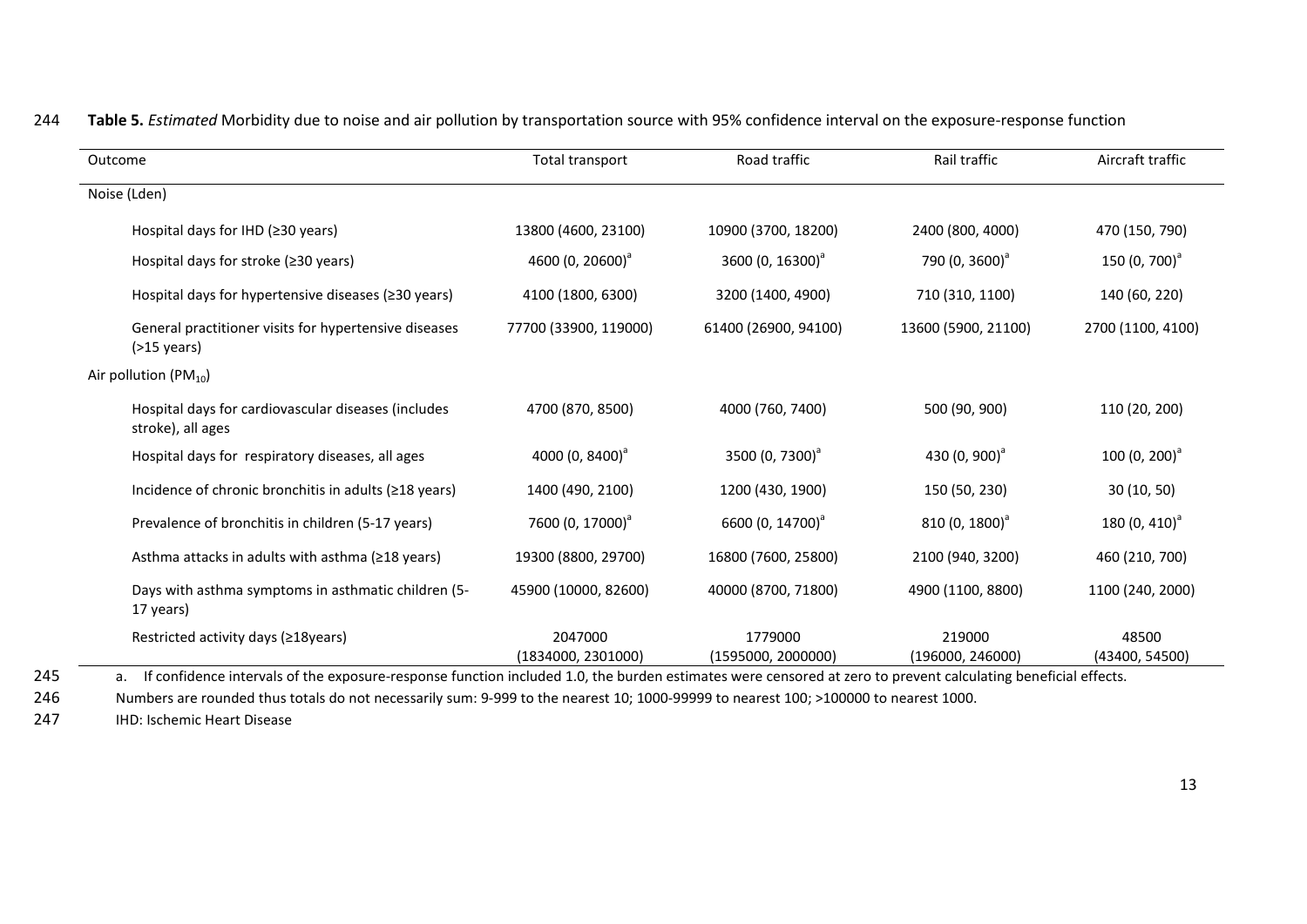#### **DISCUSSION**

249 This study comparatively estimated the attributable burden due to road, rail and aircraft traffic noise and air pollution in 2010 in Switzerland, incorporating the most recent findings related to effects of air pollution and noise on health. Stratified by source, we found that road traffic remains the largest single contributor to cardiorespiratory mortality.

 Our noise estimates do not include the well-established effects on sleep disturbances and annoyance [\(Frei et al., 2014;](#page-19-9) [Héritier et al., 2014\)](#page-19-10). These effects are usually estimated and expressed by means of disability adjusted life years (DALYs), as done in burden of disease from environmental noise [\(WHO, 2011\)](#page-21-5). Given our objective to determine external costs for Switzerland, however, we opted against first calculating DALYs then translating these into monetary costs. The additional step likely would have introduced greater uncertainty in the external cost. Direct quantification of reduced housing and renting prices likely better reflects what citizens are willing to pay for the absence of noise induced annoyance and sleep disturbances, and furthermore is more widely accepted by policy makers. We calculated annual external costs of 1,050 Mil Swiss Francs (CHF) due to reduced housing and renting prices in Switzerland for the year 2010 (for full data see ARE 2014a). The impact of transportation related noise exposure on cardiovascular diseases was 560 Mil CHF due to YLL and 190 Mil CHF due to noise induced morbidity [\(ARE, 2014a\)](#page-18-6). This yields total external health costs from noise exposure of 1,800 Mil CHF (1,250 Mil CHF due to YLL and 510 Mil CHF due to morbidity), which is similar to the total air pollution related external costs of 1,760 Mil CHF. In 2005, for road and rail transport the external cost of noise was estimated at only 60% of the health costs due to air pollution.

Our estimate includes the noise impact on cardiovascular diseases in Switzerland. Impacts related to

hypertension contribute second to YLL after IHD (largely myocardial infarction). While the

pathophysiological pathways by which noise is related to hypertension still need to be understood,

our finding is relevant for public health because the overall prevalence of hypertension – a primary

cause of cardiovascular mortality in Switzerland – remains high and targeted policy actions for

prevention are needed [\(Danon-Hersch et al., 2009;](#page-19-11) [Dratva et al., 2012\)](#page-19-12).

While recent noise studies have accounted for the effect of air pollution, the older studies included in

276 our meta-analysis have not. Confounding, however, may be minimal. In a recent, review Tétreault et

al. (2013) reported minimal confounding of the association between noise exposure and

cardiovascular disease by air pollution. In a population-based study on transportation noise and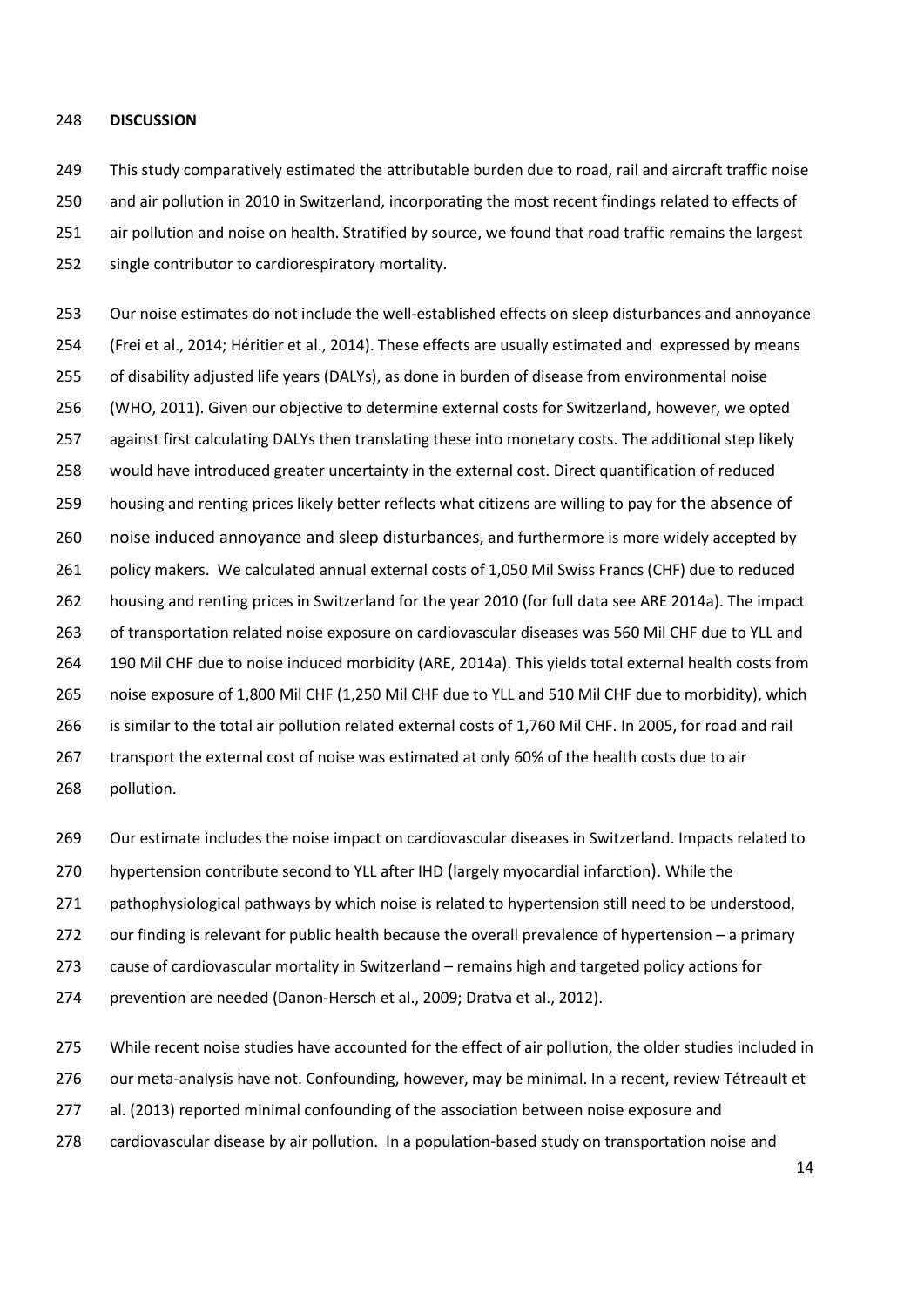blood pressure in adults in Switzerland, the effect estimate for road or railway noise also did not change after adjusting for home outdoor air pollution levels [\(Dratva et al., 2012\)](#page-19-12). Similarly the air pollution studies we used for exposure-response functions did not adjust for confounding by noise. Recent studies from the European Study of Cohorts for Air Pollution Effects (ESCAPE) project on the effects of air pollution on several cardiovascular and respiratory outcomes found no major change in effects when adjusting for noise [\(Stafoggia et al., 2014\)](#page-21-13) . Moreover, as pointed out by [Foraster](#page-19-13)  (2013), true personal exposure to traffic related noise may be substantially lower and misclassified in particular among subjects living close to noisy streets as they may adopt coping strategies. Given that night-time noise in bedrooms was not modelled in any of the studies used in our noise meta- analyses, associations between noise and health outcomes are likely to be underestimated, thus, resulting in conservative estimates of the burden as well.

 Aircraft traffic is a rather moderate contributor to mortality at a Swiss-wide level as it represents less 291 than 3% of total noise and air pollution exposure due to transportation. The contribution of aircraft noise to the total source-specific burden, however, is rather large at 38%. In more general terms this result raises the issue of exposure to concomitant sources. Our analysis is based on an average for the full population. It does not account for aspects of susceptibility in the population that may have important consequences in burden and cost estimates if the susceptibility profile of the Swiss population differed from the populations where the exposure-response functions had been derived. It has now been shown that noise and air pollution could lead to acceleration of the progression of some often clustered metabolic disorders and chronic respiratory diseases in individuals [\(Adam et al.,](#page-18-17)  [2015;](#page-18-17) [Eze et al., 2014;](#page-19-14) [Jerrett et al., 2014\)](#page-19-15). As a consequence, there may be a disproportionate earlier age of onset in diseases and premature deaths in certain population groups. There is a need to collect data to help establish susceptibility risk profiles in Switzerland.

 We did not consider potential interactions between the various exposure sources. Some areas and individuals may be exposed to several sources at the same time. [Pershagen et al. \(2014\),](#page-20-6) for example, saw a clear upward trend in the odds ratios for the relationship between noise and abdominal obesity with increasing number of transportation sources from one to all three (e.g. road, rail and aircraft). Given, however, that the synergetic or sub-additive effects between pollutants or within different levels of pollutants are still unknown, we abstained from additional disaggregation to evaluate the distribution and impact of concomitant exposures.

 The above point also directly relates to the main limitation of our study - the attribution of health effects to a specific traffic source. Given that only a few studies on the effects of noise on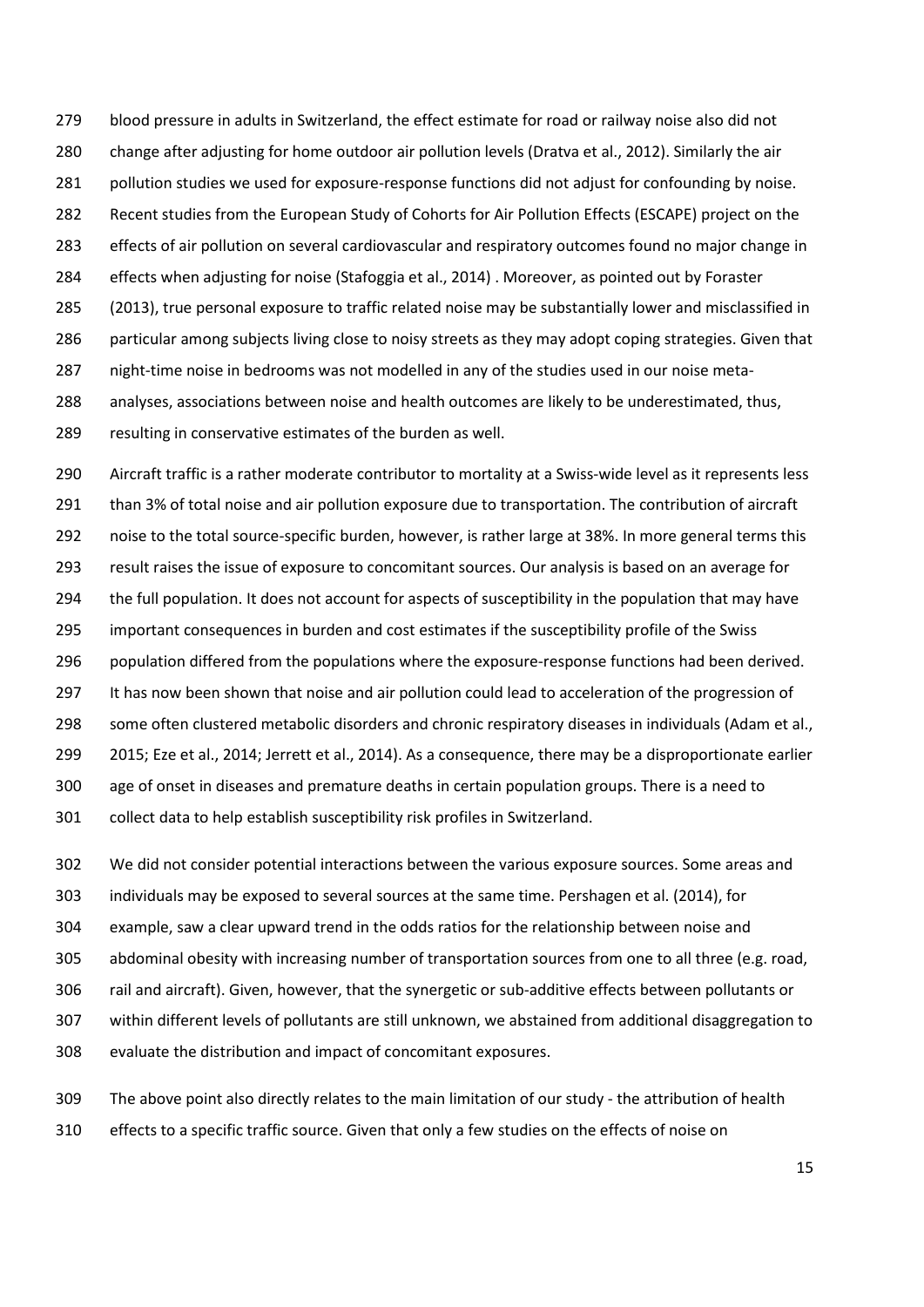cardiovascular disease for specific transportation modes exist, we abstained from applying different exposure-response functions in our evaluation. We further assumed a log linear relationship with noise exposure for all health outcomes. The same exposure-response function was applied for all traffic noise sources despite known differences in the acoustic characteristics for the different noise sources. As indicated by existing exposure-response functions for noise annoyance and hypertension, the type of noise source (road, rail or aircraft) may be strongly related to health outcome or characteristics of individuals [\(Basner et al., 2013\)](#page-18-2). Using a single exposure-response for all noise sources may thus be problematic. We explored the implications of our decision to pool noise sources in our meta-analysis for IHD and noise exposure through stratified analyses. We did not see indications for heterogeneity between studies on road versus aircraft noise, although the threshold for the association may be higher for aircraft compared to road traffic noise [\(Vienneau et al., 2015\)](#page-21-6). 322 Similarly, we used the same exposure-response function for  $PM_{10}$  for all modes of transportation. A large contribution of air pollution exposure is from road traffic. Thus, exposure-response functions 324 deriving from cohort studies based on exposure to  $PM<sub>2.5</sub>$  (e.g. land use regression models representing both regional and local pollution) should reflect the effects of road traffic exposure to some extent. We cannot, however, rule out that we may be over or underestimating burden from railway and aircraft with these exposure-response functions. In particular, little research has been done on differences in toxicity according to the source of particles. Particles from road traffic, for example, may have a different effect on long term morbidity and mortality than particles from 330 railway traffic which is primarily mechanically generated from wear on the rail. PM $_{10}$  is also a limited indicator for air pollution from aircraft which mainly emit NOx and ultrafine particles. Nevertheless, assessment of total transportation related air pollution effects is expected to be less critical since a large contribution of total air pollution exposure is from road traffic. Estimated health effects of 334 PM<sub>2.5</sub> and PM<sub>10</sub> from cohort studies thus largely reflect the effect of road traffic exposure.

 Comparative health impact assessment like ours relies on several assumptions that can rarely be validated. In our study we followed a conservative approach. We tried to make the most accurate choice but in case of doubt we applied the assumption that would likely yield a conservative estimate, which may also be generalizable beyond Switzerland. For instance, we only evaluated noise effects at people's homes; we do not consider potential effects from noise in work places, in recreation areas and below the threshold of 48 dB(A). We also only selected outcomes that were economically quantifiable and minimized double counts of the same cases. Burden and associated costs, however, would be accrued if air pollution effects including low birth weight, respiratory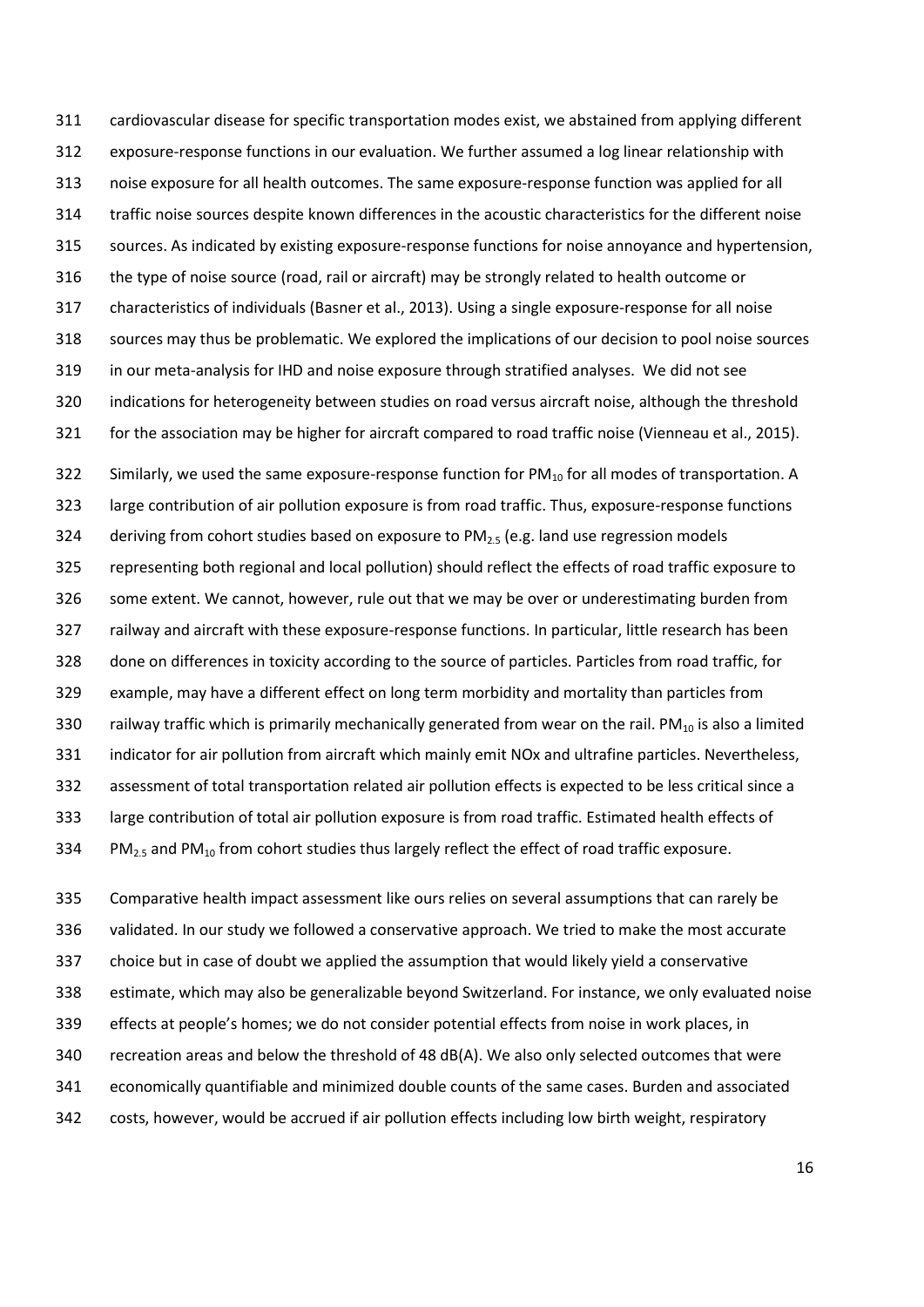symptoms and days with cough, drug prescriptions for respiratory and cardiac/circulatory diseases, self-medication, avoidance behaviour as well as acute and chronic physiological changes (e.g., lung function) and metabolic changes including diabetes [\(Eze et al., 2014\)](#page-19-14) had been considered. Evidence for additional non-auditory health effects from transportation noise which we could not quantify, for example, include cognitive impairment in children [\(Clark and Stansfeld, 2007;](#page-18-18) [Stansfeld et al., 2005\)](#page-21-14) and metabolic outcomes in adults [\(Eriksson et al., 2014;](#page-19-16) [Sørensen et al., 2013\)](#page-20-7). Air pollution effects on restricted activity is an important driver of the morbidity (Table 5) and the subsequent cost, but our morbidity estimate relies on a single very old exposure-response function from the United States which adds some uncertainty to the cost estimates [\(Ostro, 1987\)](#page-20-1). Finally, our counterfactual scenarios intrinsically assume immediate changes after one year of intervention. In reality, more time would be needed to see the health benefits (and costs) of transportation interventions, thus it could be argued that the external costs incurred per year may be inflated. Past sensitivity analyses, however, demonstrated that the effect is minor [\(Röösli et al., 2005\)](#page-20-5). In terms of quantifying cost we used a discount rate of 1% in all calculations.

 Our estimates of the cardiorespiratory health burden from transportation related noise and air pollution in Switzerland are influenced by a number of factors including disease incidence, the risk 359 profile of the population, selection of the exposure metrics (e.g. Lden,  $PM_{10}$ ) and the simulation of population exposure. Only studies from Europe and North America were available for the derivation of the exposure-response functions and selected threshold levels. In order to generalize these associations, more studies in different cultural contexts are needed, specifically with regards to noise, on the health effects of exposure to individual and combined transportation sources. This will serve to reduce uncertainty in the exposure-response functions and make more them generalizable to populations beyond Europe. Strikingly, the global burden of disease study lists ambient air pollution as one of the leading causes for DALYs on a global scale, but does not even mention community noise [\(Lim et al., 2012\)](#page-20-2). We have confirmed that in Switzerland noise exposure is an important a risk factor in its own right. This demonstrates that noise exposure should not be ignored at the global scale.

### **CONCLUSIONS**

 Transportation related air pollution and noise in Switzerland is widespread and contributes largely to the health burden from these exposures. While exposure assessments are becoming more precise with availability of source-specific exposure models, uncertainties about the exposure-response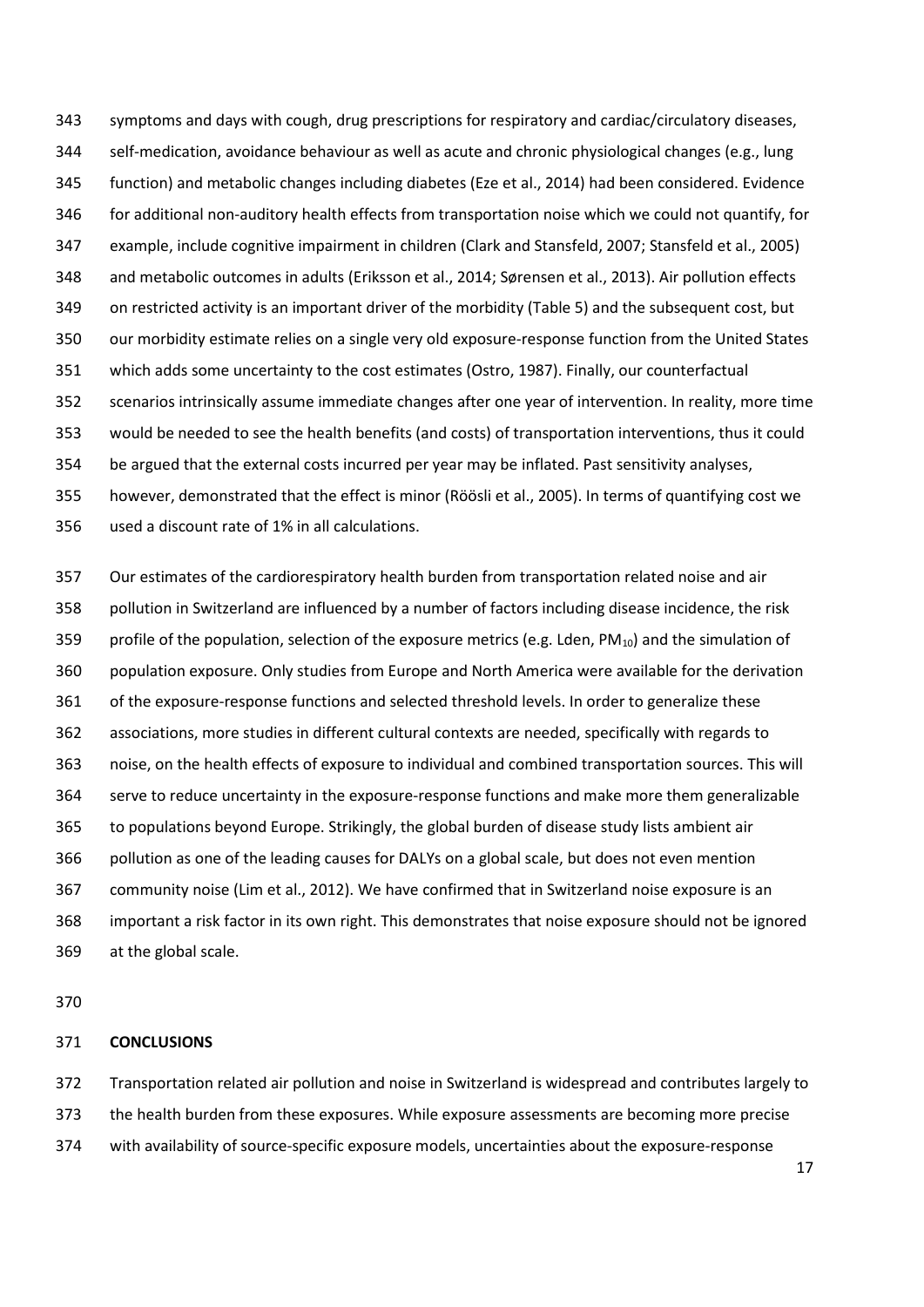- functions for different transport sources remain, especially regarding noise. In Switzerland
- transportation related noise and air pollution cause similar external costs in the range of 1,700-1,800
- million CHF each year. For air pollution the effects on mortality is most relevant in terms of costs
- whereas for noise the effects representing impaired quality of life from annoyance and sleep
- disturbances is the strongest cost contributor.
- 

# **ACKNOWLEDGEMENTS**

- This work was supported by the Swiss Bundesamt für Raumentwicklung/Federal Office for Spatial
- Development, grant number 557301.
- 
- **CONFLICT OF INTEREST:** none declared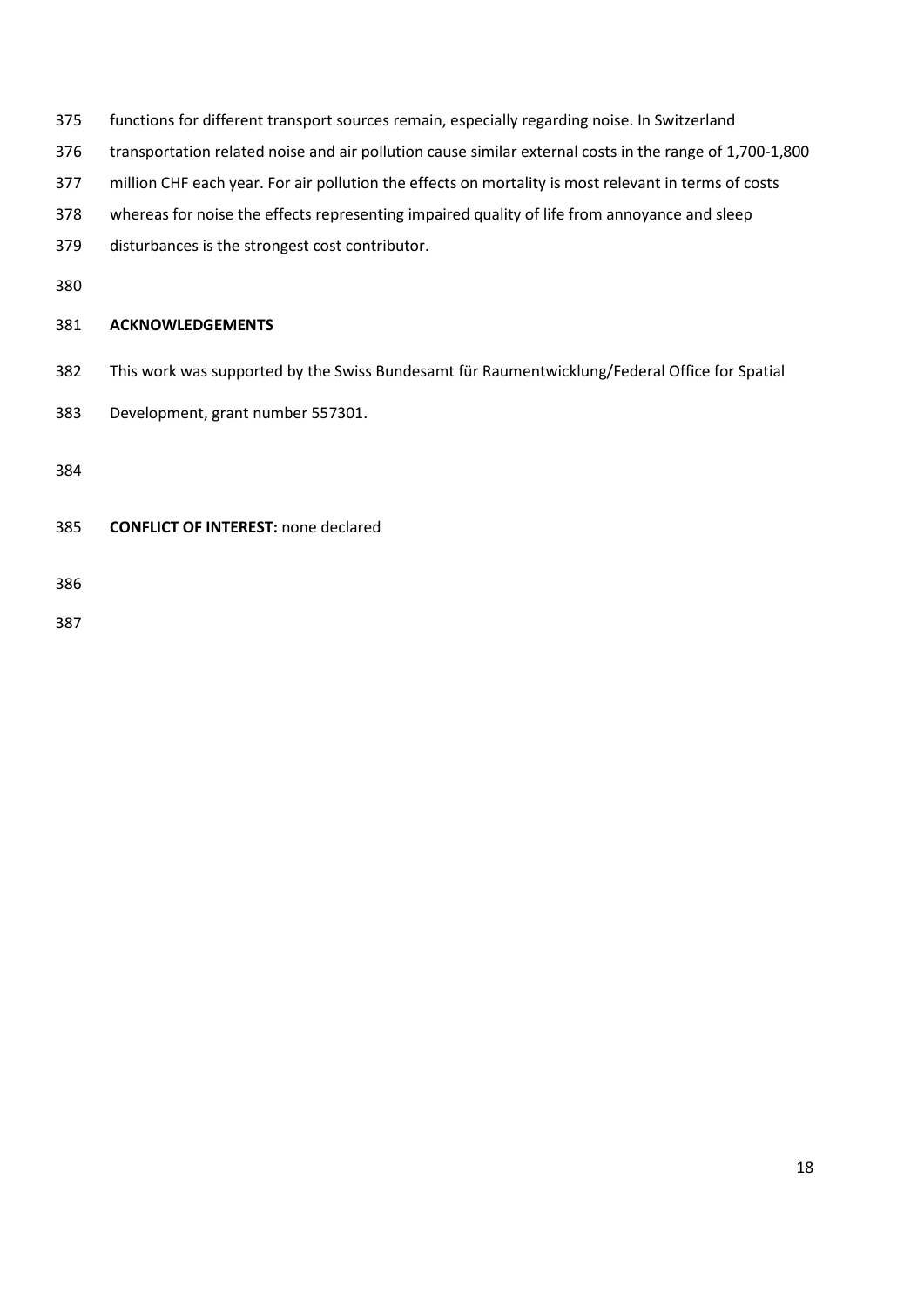## **REFERENCES**

- <span id="page-18-1"></span>Abbey, D.E., Ostro, B.E., Petersen, F., Burchette, R.J., 1995. Chronic respiratory symptoms associated
- with estimated long-term ambient concentrations of fine particulates less than 2.5 microns in
- <span id="page-18-16"></span> aerodynamic diameter (PM2.5) and other air pollutants. Journal of Exposure Analysis and Environmental Epidemiology 5, 137-159.
- <span id="page-18-17"></span>Adam, M., Schikowski, T., Carsin, A.E., Cai, Y., Jacquemin, B., Sanchez, M., Vierkotter, A., Marcon, A.,
- Keidel, D., Sugiri, D., Al Kanani, Z., Nadif, R., Siroux, V., Hardy, R., Kuh, D., Rochat, T., Bridevaux, P.O.,
- Eeftens, M., Tsai, M.Y., Villani, S., Phuleria, H.C., Birk, M., Cyrys, J., Cirach, M., de Nazelle, A.,
- <span id="page-18-10"></span>Nieuwenhuijsen, M.J., Forsberg, B., de Hoogh, K., Declerq, C., Bono, R., Piccioni, P., Quass, U.,
- Heinrich, J., Jarvis, D., Pin, I., Beelen, R., Hoek, G., Brunekreef, B., Schindler, C., Sunyer, J., Kramer, U.,
- <span id="page-18-11"></span>Kauffmann, F., Hansell, A.L., Kunzli, N., Probst-Hensch, N., 2015. Adult lung function and long-term air
- pollution exposure. ESCAPE: a multicentre cohort study and meta-analysis. European Respiratory Journal 45, 38-50.
- <span id="page-18-12"></span><span id="page-18-3"></span>ARE, 2004a. Bundesamt für Raumentwicklung. Externe Gesundheitskosten durch verkehrsbedingte.
- Luftverschmutzung in der Schweiz. Aktualisierung für das Jahr 2000.
- <span id="page-18-4"></span>ARE, 2004b. Bundesamt für Raumentwicklung. Externe Lärmkosten des Strassen- und
- <span id="page-18-14"></span>Schienenverkehrs der Schweiz. Aktualisierung für das Jahr 2000.
- <span id="page-18-5"></span>ARE, 2008. Bundesamt für Raumentwicklung. Externe Kosten des Verkehrs in der Schweiz.
- Aktualisierung für das Jahr 2005 mit Bandbreiten. Schlussbericht.
- <span id="page-18-6"></span> ARE, 2014a. Bundesamt für Raumentwicklung. Externe Kosten des Verkehrs 2010. Monetarisierung von Umwelt-, Unfall- und Gesundheitseffekten. Schlussbericht.
- <span id="page-18-7"></span>ARE, 2014b. Bundesamt für Raumenwitklung. Nationales Personenverkehrsmodell des UVEK.
- <span id="page-18-13"></span>Durchschnittlicher Tagesverkehr 2012 für den Personen- und Güterverkehr.
- <span id="page-18-0"></span>Atkinson, R.W., Kang, S., Anderson, H.R., Mills, I.C., Walton, H.A., 2014. Epidemiological time series
- studies of PM2.5 and daily mortality and hospital admissions: a systematic review and meta-analysis.
- <span id="page-18-15"></span>Thorax 69, 660-665.
- Babisch, W., Beule, B., Schust, M., Kersten, N., Ising, H., 2005. Traffic noise and risk of myocardial infarction. Epidemiol 16, 33-40.
- Babisch, W., Ising, H., Gallacher, J.E., Sweetnam, P.M., Elwood, P.C., 1999. Traffic noise and
- cardiovascular risk: the Caerphilly and Speedwell studies, third phase--10-year follow up. Archives of Environmental Health 54, 210-216.
- Babisch, W., Ising, H., Kruppa, B., Wiens, D., 1994. The incidence of myocardial infarction and its
- relation to road traffic noise— the Berlin case-control studies. Environment International 20, 469- 474.
- <span id="page-18-9"></span> Babisch, W., van Kamp, I., 2009. Exposure-response relationship of the association between aircraft noise and the risk of hypertension. Noise & Health 11, 161-168.
- <span id="page-18-8"></span>BAFU, 2013. Bundesamt für Umwelt. PM10 and PM2.5 ambient concentrations in Switzerland,
- Modelling results for 2005, 2010, 2020.
- <span id="page-18-2"></span> Basner, M., Babisch, W., Davis, A., Brink, M., Clark, C., Janssen, S., Stansfeld, S., 2013. Auditory and non-auditory effects of noise on health. The Lancet 383, 1325–1332.
- Beelen, R., Hoek, G., Houthuijs, D., van den Brandt, P.A., Goldbohm, R.A., Fischer, P., Schouten, L.J.,
- Armstrong, B., Brunekreef, B., 2009. The joint association of air pollution and noise from road traffic
- with cardiovascular mortality in a cohort study. Occupational and Environmental Medicine 66, 243- 250.
- BfS, 2010. Gesundheit und Gesundheitsverhalten in der Schweiz 2007, Schweizerische
- Gesundheitsbefragung, Neuchâtel.
- <span id="page-18-18"></span>Clark, C., Stansfeld, S.A., 2007. The effect of transportation noise on health and cognitive
- development: A review of recent evidence. International Journal of Comparative Psychology 20, 145-
- 158.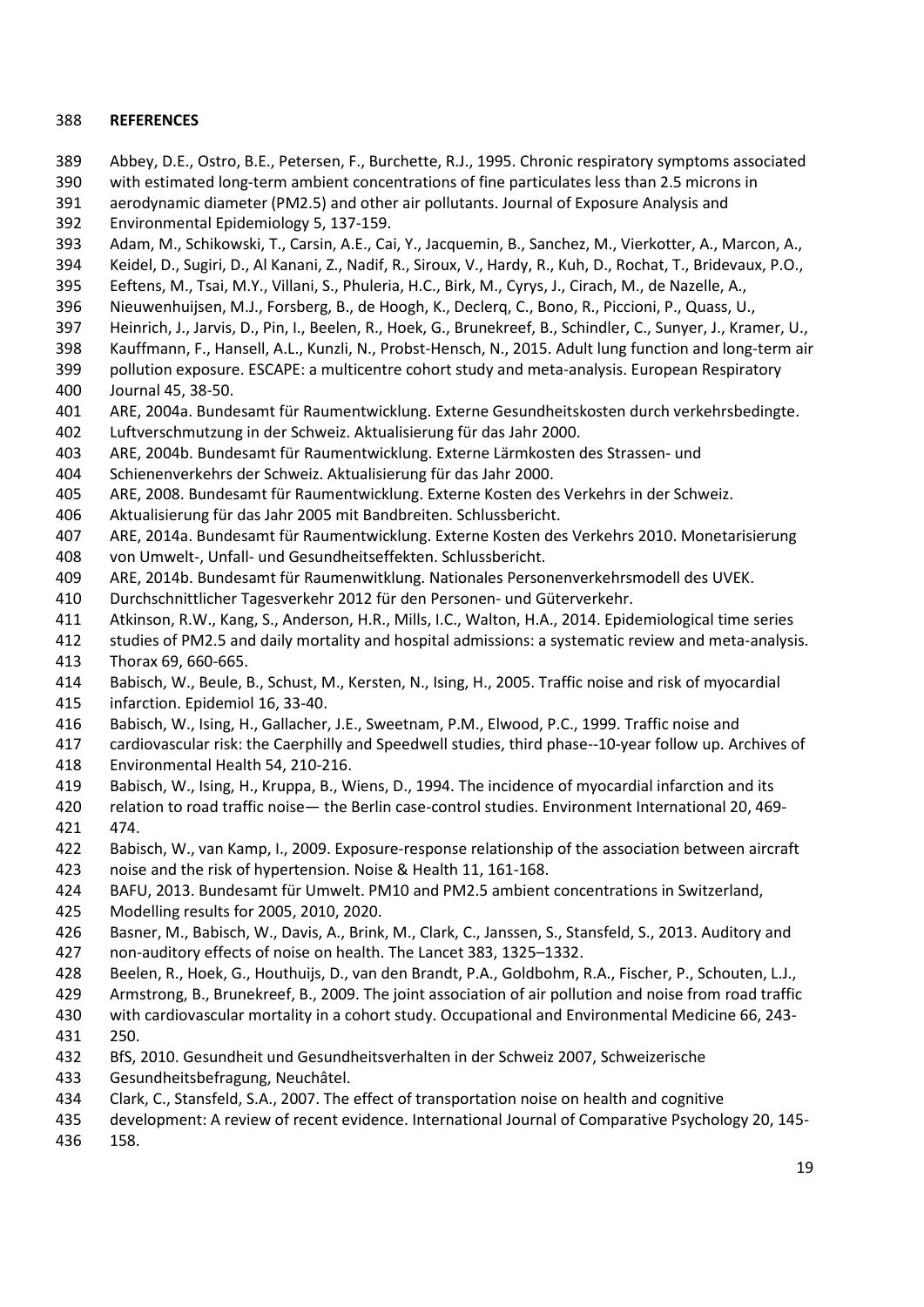- <span id="page-19-4"></span>Correia, A.W., Peters, J.L., Levy, J.I., Melly, S., Dominici, F., 2013. Residential exposure to aircraft
- noise and hospital admissions for cardiovascular diseases: multi-airport retrospective study. British Medical Journal 347, f5561.
- <span id="page-19-11"></span><span id="page-19-5"></span>Danon-Hersch, N., Marques-Vidal, P., Bovet, P., Chiolero, A., Paccaud, F., Pecoud, A., Hayoz, D.,
- Mooser, V., Waeber, G., Vollenweider, P., 2009. Prevalence, awareness, treatment and control of
- high blood pressure in a Swiss city general population: the CoLaus study. Eur J. Cardiovasc Prev
- <span id="page-19-6"></span>Rehabil 16, 66-72.
- <span id="page-19-12"></span>Dratva, J., Phuleria, H.C., Foraster, M., Gaspoz, J.M., Keidel, D., Kunzli, N., Liu, S.L.J., Pons, M., Zemp,
- E., Gerbase, M.W., Schindler, C., 2012. Transportation noise and blood pressure in a population-based sample of adults. Environmental Health Perspectives 120, 50-55.
- Eriksson, C., Hilding, A., Pyko, A., Bluhm, G., Pershagen, G., Ostenson, C.G., 2014. Long-term aircraft
- <span id="page-19-16"></span> noise exposure and body mass index, waist circumference, and Type 2 diabetes: A prospective study. Environmental Health Perspectives 122, 687-694.
- <span id="page-19-14"></span>Eze, I.C., Schaffner, E., Fischer, E., Schikowski, T., Adam, M., Imboden, M., Tsai, M., Carballo, D., von
- Eckardstein, A., Künzli, N., Schindler, C., Probst-Hensch, N., 2014. Long-term air pollution exposure
- and diabetes in a population-based Swiss cohort. Environment International 70, 95-105.
- <span id="page-19-13"></span>Foraster, M., 2013. Is it traffic-related air pollution or road traffic noise, or both? Key questions not
- yet settled! Int J Public Health 58, 647-648.
- <span id="page-19-9"></span>Frei, P., Mohler, E., Roosli, M., 2014. Effect of nocturnal road traffic noise exposure and annoyance
- <span id="page-19-7"></span> on objective and subjective sleep quality. International Journal of Hygiene and Environmental Health 217, 188-195.
- Gan, W.Q., Davies, H.W., Koehoorn, M., Brauer, M., 2012. Association of long-term exposure to
- community noise and traffic-related air pollution with coronary heart disease mortality. American Journal of Epidemiology 175, 898-906.
- Hansell, A.L., Blangiardo, M., Fortunato, L., Floud, S., de Hoogh, K., Fecht, D., Ghosh, R.E., Laszlo, H.E.,
- Pearson, C., Beale, L., Beevers, S., Gulliver, J., Best, N., Richardson, S., Elliott, P., 2013. Aircraft noise
- and cardiovascular disease near Heathrow airport in London: small area study. British Medical
- Journal 347, f5432.
- <span id="page-19-10"></span>Héritier, H., Vienneau, D., Frei, P., Eze, I., Probst-Hensch, N., Brink, M., Röösli, M., 2014. The
- association between road traffic noise exposure, annoyance and health-related quality of life
- (HRQOL). International Journal of Environmental Research and Public Health 11, 12652-12667.
- <span id="page-19-0"></span>Hoek, G., Krishnan, R.M., Beelen, R., Peters, A., Ostro, B., Brunekreef, B., Kaufman, J.D., 2013. Long-
- term air pollution exposure and cardio- respiratory mortality: A review. Environmental Health 12, 43.
- <span id="page-19-1"></span>Hoek, G., Pattenden, S., Willers, S., Antova, T., Fabianova, E., Braun-Fahrlander, C., Forastiere, F.,
- Gehring, U., Luttmann-Gibson, H., Grize, L., Heinrich, J., Houthuijs, D., Janssen, N., Katsnelson, B.,
- Kosheleva, A., Moshammer, H., Neuberger, M., Privalova, L., Rudnai, P., Speizer, F., Slachtova, H.,
- Tomaskova, H., Zlotkowska, R., Fletcher, T., 2012. PM10, and children's respiratory symptoms and
- lung function in the PATY study. European Respiratory Journal 40, 538-547.
- <span id="page-19-3"></span>Huss, A., Spoerri, A., Egger, M., Röösli, M., for the Swiss National Cohort, 2010. Aircraft noise, air
- pollution, and mortality from myocardial infarction. Epidemiol 21, 829-836.
- <span id="page-19-15"></span>Jerrett, M., McConnell, R., Wolch, J., Chang, R., Lam, C., Dunton, G., Gilliland, F., Lurmann, F., Islam,
- T., Berhane, K., 2014. Traffic-related air pollution and obesity formation in children: a longitudinal,
- multilevel analysis. Environmental Health 13, 49.
- <span id="page-19-2"></span>Karipidis, I., Vienneau, D., Habermacher, M., Köpfli, M., Brink, M., Probst-Hensch, N., Röösli, M., Jean-
- Marc, W., 2014. Reconstruction of historical noise exposure data for environmental epidemiology in Switzerland within the SiRENE project. Noise Mapping, 3-14.
- <span id="page-19-8"></span>Lai, C.K., Beasley, R., Crane, J., Foliaki, S., Shah, J., Weiland, S., 2009. Global variation in the
- prevalence and severity of asthma symptoms: phase three of the International Study of Asthma and
- Allergies in Childhood (ISAAC). Thorax 64, 476-483.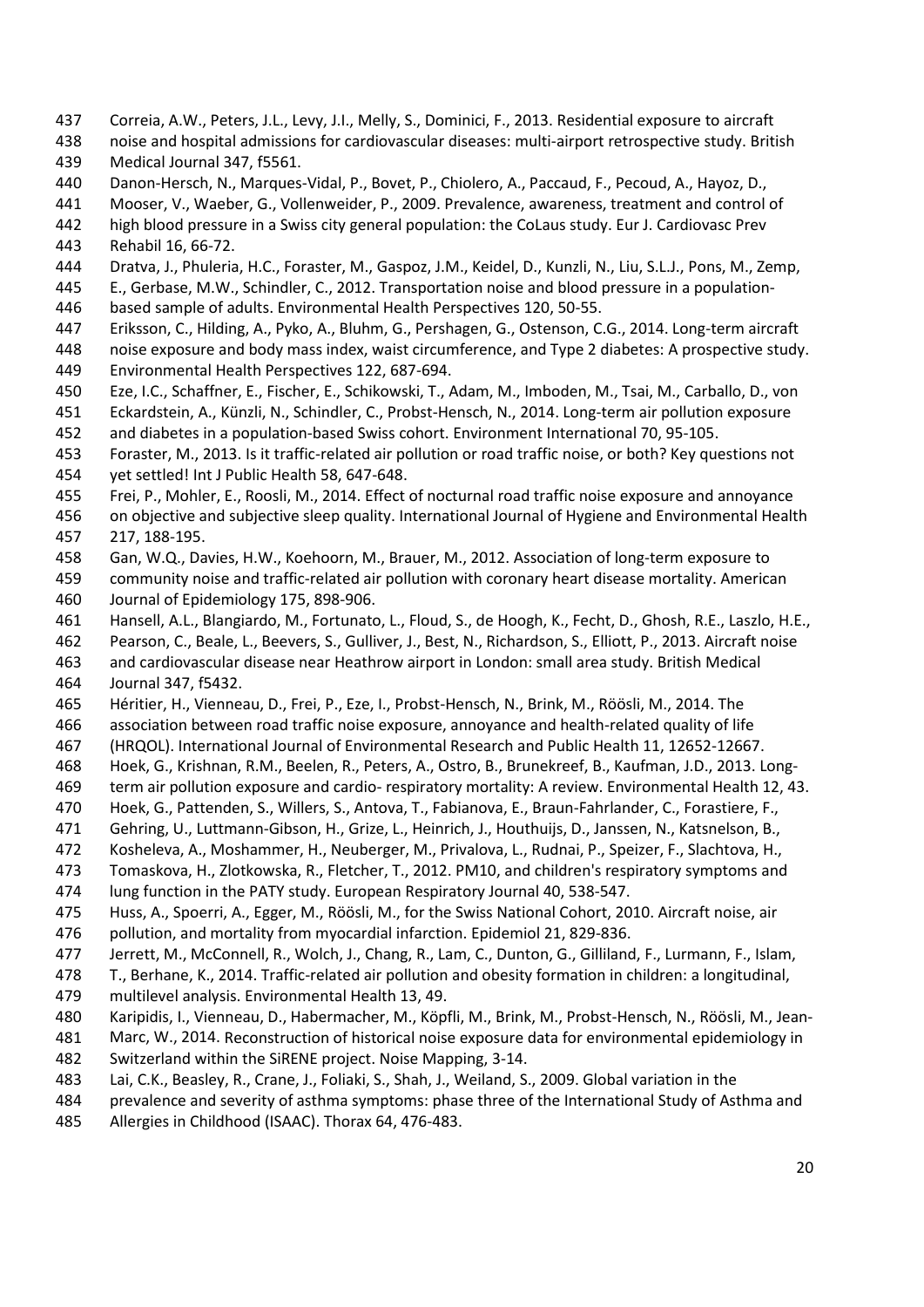<span id="page-20-2"></span> Lim, S.S., Vos, T., Flaxman, A.D., Danaei, G., Shibuya, K., Adair-Rohani, H., Amann, M., Anderson, H.R., Andrews, K.G., Aryee, M., Atkinson, C., Bacchus, L.J., Bahalim, A.N., Balakrishnan, K., Balmes, J., Barker-Collo, S., Baxter, A., Bell, M.L., Blore, J.D., Blyth, F., Bonner, C., Borges, G., Bourne, R., Boussinesq, M., Brauer, M., Brooks, P., Bruce, N.G., Brunekreef, B., Bryan-Hancock, C., Bucello, C., Buchbinder, R., Bull, F., Burnett, R.T., Byers, T.E., Calabria, B., Carapetis, J., Carnahan, E., Chafe, Z., Charlson, F., Chen, H., Chen, J.S., Cheng, A.T., Child, J.C., Cohen, A., Colson, K.E., Cowie, B.C., Darby, S., Darling, S., Davis, A., Degenhardt, L., Dentener, F., Des Jarlais, D.C., Devries, K., Dherani, M., Ding, E.L., Dorsey, E.R., Driscoll, T., Edmond, K., Ali, S.E., Engell, R.E., Erwin, P.J., Fahimi, S., Falder, G., Farzadfar, F., Ferrari, A., Finucane, M.M., Flaxman, S., Fowkes, F.G., Freedman, G., Freeman, M.K., Gakidou, E., Ghosh, S., Giovannucci, E., Gmel, G., Graham, K., Grainger, R., Grant, B., Gunnell, D., Gutierrez, H.R., Hall, W., Hoek, H.W., Hogan, A., Hosgood, H.D., 3rd, Hoy, D., Hu, H., Hubbell, B.J., Hutchings, S.J., Ibeanusi, S.E., Jacklyn, G.L., Jasrasaria, R., Jonas, J.B., Kan, H., Kanis, J.A., Kassebaum, N., Kawakami, N., Khang, Y.H., Khatibzadeh, S., Khoo, J.P., Kok, C., Laden, F., Lalloo, R., Lan, Q., Lathlean, T., Leasher, J.L., Leigh, J., Li, Y., Lin, J.K., Lipshultz, S.E., London, S., Lozano, R., Lu, Y., Mak, J., Malekzadeh, R., Mallinger, L., Marcenes, W., March, L., Marks, R., Martin, R., McGale, P., McGrath, J., Mehta, S., Mensah, G.A., Merriman, T.R., Micha, R., Michaud, C., Mishra, V., Hanafiah, K.M., Mokdad, A.A., Morawska, L., Mozaffarian, D., Murphy, T., Naghavi, M., Neal, B., Nelson, P.K., Nolla, J.M., Norman, R., Olives, C., Omer, S.B., Orchard, J., Osborne, R., Ostro, B., Page, A., Pandey, K.D., Parry, C.D., Passmore, E., Patra, J., Pearce, N., Pelizzari, P.M., Petzold, M., Phillips, M.R., Pope, D., Pope, C.A., 3rd, Powles, J., Rao, M., Razavi, H., Rehfuess, E.A., Rehm, J.T., Ritz, B., Rivara, F.P., Roberts, T., Robinson, C., Rodriguez-Portales, J.A., Romieu, I., Room, R., Rosenfeld, L.C., Roy, A., Rushton, L., Salomon, J.A., Sampson, U., Sanchez-Riera, L., Sanman, E., Sapkota, A., Seedat, S., Shi, P., Shield, K., Shivakoti, R., Singh, G.M., Sleet, D.A., Smith, E., Smith, K.R., Stapelberg, N.J., Steenland, K., Stockl, H., Stovner, L.J., Straif, K., Straney, L., Thurston, G.D., Tran, J.H., Van Dingenen, R., van Donkelaar, A., Veerman, J.L., Vijayakumar, L., Weintraub, R., Weissman, M.M., White, R.A., Whiteford, H., Wiersma, S.T., Wilkinson, J.D., Williams, H.C., Williams, W., Wilson, N., Woolf, A.D., Yip, P., Zielinski, J.M., Lopez, A.D., Murray, C.J., Ezzati, M., AlMazroa, M.A., Memish, Z.A., 2012. A comparative risk assessment of burden of disease and injury attributable to 67 risk factors and risk factor clusters in 21 regions, 1990-2010: a systematic analysis for the Global Burden of Disease Study 2010. The Lancet 380, 2224- 2260. Miller, B.G., Hurley, J.F., 2003. Life table methods for quantitative impact assessments in chronic mortality. Journal of Epidemiology and Community Health 57, 200-206. Ostro, B., 1987. Air pollution and morbidity revisited: a specification test. Journal of Environmental Economics Management, 14(1):87–98. Pershagen, G., Pyko, A., Eriksson, C., 2014. Exposure to traffic noise and central obesity, 11th International Congress on Noise as a Public Health Problem (ICBEN) Nara, JAPAN. Röösli, M., Künzli, N., Braun-Fahrländer, C., Egger, M., 2005. Years of life lost attributable to air pollution in Switzerland: dynamic exposure–response model. International Journal of Epidemiology 34, 1029-1035. Schindler, C., Keidel, D., Gerbase, M.W., Zemp, E., Bettschart, R., Brandli, O., Brutsche, M.H., Burdet, L., Karrer, W., Knopfli, B., Pons, M., Rapp, R., Bayer-Oglesby, L., Kunzli, N., Schwartz, J., Liu, L.J., Ackermann-Liebrich, U., Rochat, T., 2009. Improvements in PM10 exposure and reduced rates of respiratory symptoms in a cohort of Swiss adults (SAPALDIA). American Journal of Respiratory and Critical Care Medicine 179, 579-587. Selander, J., Nilsson, M.E., Bluhm, G., Rosenlund, M., Lindqvist, M., Nise, G., Pershagen, G., 2009. Long-term exposure to road traffic noise and myocardial infarction. Epidemiol 20, 272-279. Sørensen, M., Andersen, Z.J., Nordsborg, R.B., Becker, T., Tjonneland, A., Overvad, K., Raaschou-

- <span id="page-20-7"></span><span id="page-20-6"></span><span id="page-20-5"></span><span id="page-20-4"></span><span id="page-20-3"></span><span id="page-20-1"></span><span id="page-20-0"></span>Nielsen, O., 2013. Long-term exposure to road traffic noise and incident diabetes: a cohort study.
- Environmental Health Perspectives 121, 217-222.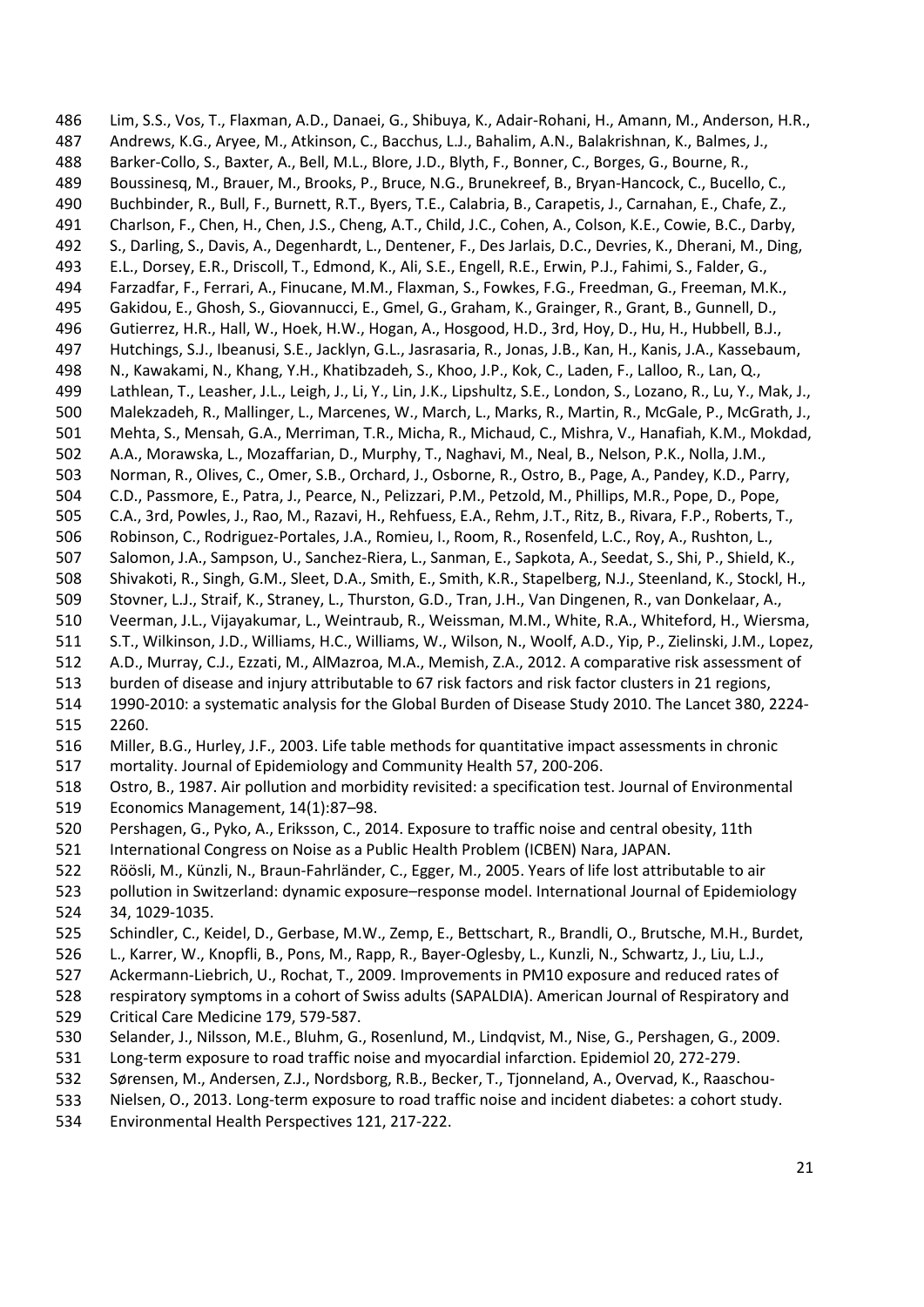- <span id="page-21-9"></span><span id="page-21-8"></span>Sørensen, M., Andersen, Z.J., Nordsborg, R.B., Jensen, S.S., Lillelund, K.G., Beelen, R., Schmidt, E.B.,
- <span id="page-21-10"></span> Tjønneland, A., Overvad, K., Raaschou-Nielsen, O., 2012. Road traffic noise and incident myocardial infarction: A prospective cohort study. PLoS ONE 7, e39283.
- <span id="page-21-3"></span>Sørensen, M., Hvidberg, M., Andersen, Z.J., Nordsborg, R.B., Lillelund, K.G., Jakobsen, J., Tjønneland,
- <span id="page-21-11"></span> A., Overvad, K., Raaschou-Nielsen, O., 2011. Road traffic noise and stroke: a prospective cohort study. European Heart Journal 32, 737-744.
- <span id="page-21-13"></span>Stafoggia, M., Cesaroni, G., Peters, A., Andersen, Z.J., Badaloni, C., Beelen, R., Caracciolo, B., Cyrys, J.,
- de Faire, U., de Hoogh, K., Eriksen, K.T., Fratiglioni, L., Galassi, C., Gigante, B., Havulinna, A.S., Hennig,
- F., Hilding, A., Hoek, G., Hoffmann, B., Houthuijs, D., Korek, M., Lanki, T., Leander, K., Magnusson,
- P.K., Meisinger, C., Migliore, E., Overvad, K., Ostenson, C.G., Pedersen, N.L., Pekkanen, J., Penell, J.,
- Pershagen, G., Pundt, N., Pyko, A., Raaschou-Nielsen, O., Ranzi, A., Ricceri, F., Sacerdote, C., Swart,
- W.J., Turunen, A.W., Vineis, P., Weimar, C., Weinmayr, G., Wolf, K., Brunekreef, B., Forastiere, F.,
- 2014. Long-term exposure to ambient air pollution and incidence of cerebrovascular events: Results from 11 European cohorts within the ESCAPE project. Environmental Health Perspectives 199, 919-
- 925. Stansfeld, S.A., Berglund, B., Clark, C., Lopez-Barrio, I., Fischer, P., Ohrstrom, E., Haines, M.M., Head,
- <span id="page-21-14"></span>J., Hygge, S., van Kamp, I., Berry, B.F., 2005. Aircraft and road traffic noise and children's cognition
- and health: a cross-national study. The Lancet 365, 1942-1949.
- <span id="page-21-12"></span>Tétreault, L.-F., Perron, S., Smargiassi, A., 2013. Cardiovascular health, traffic-related air pollution and
- noise: are associations mutually confounded? A systematic review. Int J Public Health, 1-18.
- <span id="page-21-4"></span>van Kempen, E., Babisch, W., 2012. The quantitative relationship between road traffic noise and
- hypertension: a meta-analysis. Journal of hypertension 30, 1075-1086.
- <span id="page-21-6"></span>Vienneau, D., Schindler, C., Perez, L., Probst-Hensch, N., Roosli, M., 2015. The relationship between
- transportation noise exposure and ischemic heart disease: A meta-analysis. Environ Res 138, 372- 380.
- <span id="page-21-1"></span>Weinmayr, G., Romeo, E., De Sario, M., Weiland, S.K., Forastiere, F., 2010. Short-term effects of
- PM10 and NO2 on respiratory health among children with asthma or asthma-like symptoms: a
- systematic review and meta-analysis. Environmental Health Perspectives 118, 449-457.
- <span id="page-21-5"></span>WHO, 2011. Burden of Disease from Environmental Noise: Quantification of Healthy Life Years Lost in
- Europe, in: Fritschi, L.B., Lex; Kim, Rokho; Schwela, Dietrich; Kephalopolous, Stelios (Ed.), World Health Organisation.
- <span id="page-21-2"></span> WHO, 2013a. Recommendations for concentration–response functions for cost–benefit analysis of particulate matter, ozone and nitrogen dioxide-HRAPIE project.
- <span id="page-21-7"></span>WHO, 2013b. Review of evidence on health aspects of air pollution – REVIHAAP project: final
- technical report, World Health Organisation.
- <span id="page-21-0"></span>Woodruff, T.J., Grillo, J., Schoendorf, K.C., 1997. The relationship between selected causes of
- postneonatal infant mortality and particulate air pollution in the United States. Environmental Health
- Perspectives 105, 608-612.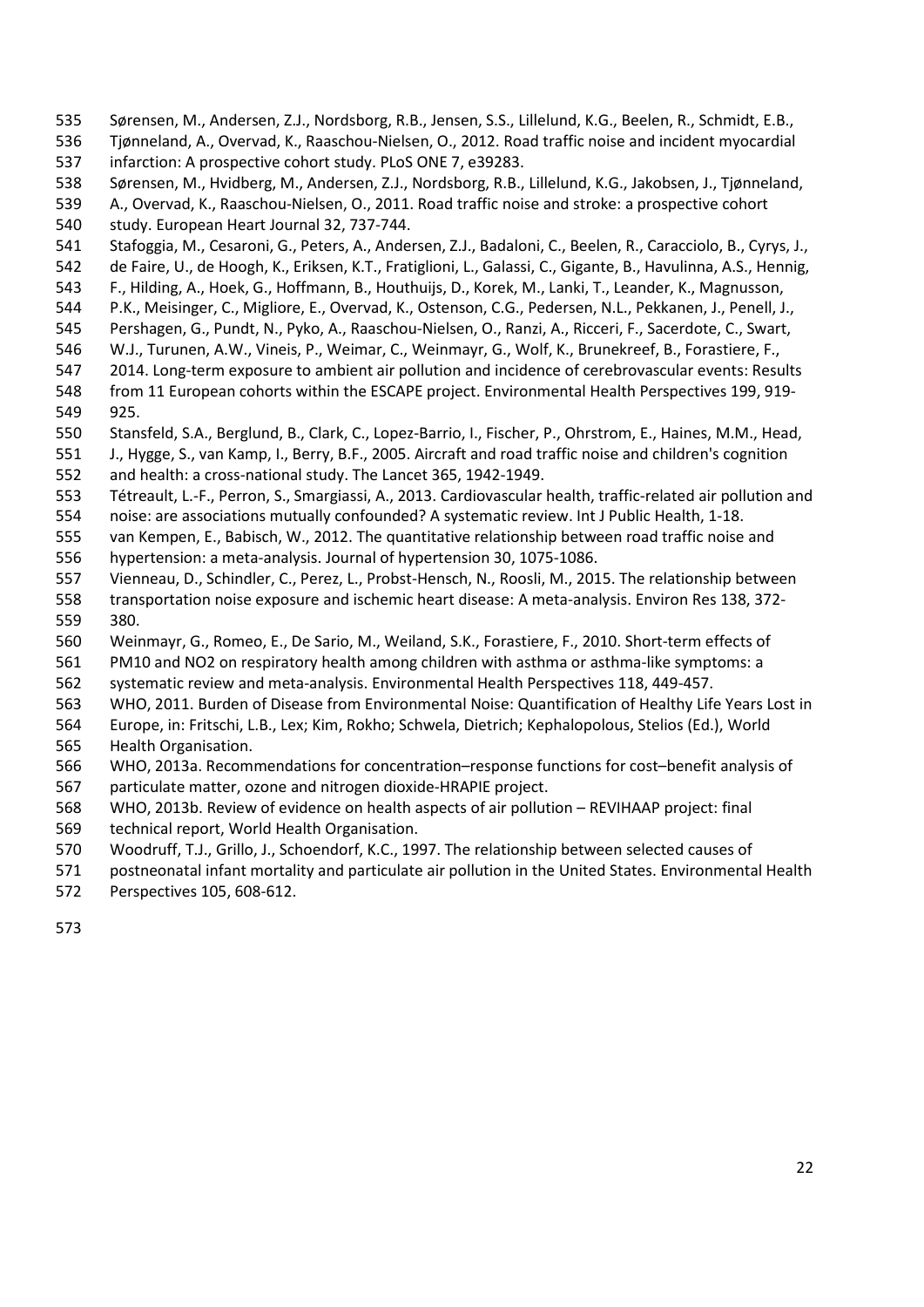**Online Supplement** 

# **Years of life lost and morbidity cases attributable to transportation noise and air pollution: a comparative health risk assessment for Switzerland in 2010**

Danielle Vienneau,<sup>a,b,\*†</sup> Laura Perez,<sup>a,b†</sup> Christian Schindler,<sup>a,b</sup> Christoph Lieb<sup>c</sup>, Heini Sommer<sup>d</sup>, Nicole Probst-Hensch,<sup>a,b</sup> Nino Künzli,<sup>a,b</sup> Martin Röösli<sup>a,b</sup>

- <sup>a</sup> Swiss Tropical and Public Health Institute, Socinstrasse 57, CH-4051, Basel, Switzerland
- <sup>b</sup> University of Basel, Petersplatz 1, CH-4003, Basel, Switzerland
- $C$  ECOPLAN, Monbijoustrasse 14, CH-3011, Bern, Switzerland
- <sup>d</sup> ECOPLAN, Schützengasse 1, CH-6460, Altdorf, Switzerland

†Authors have contributed equally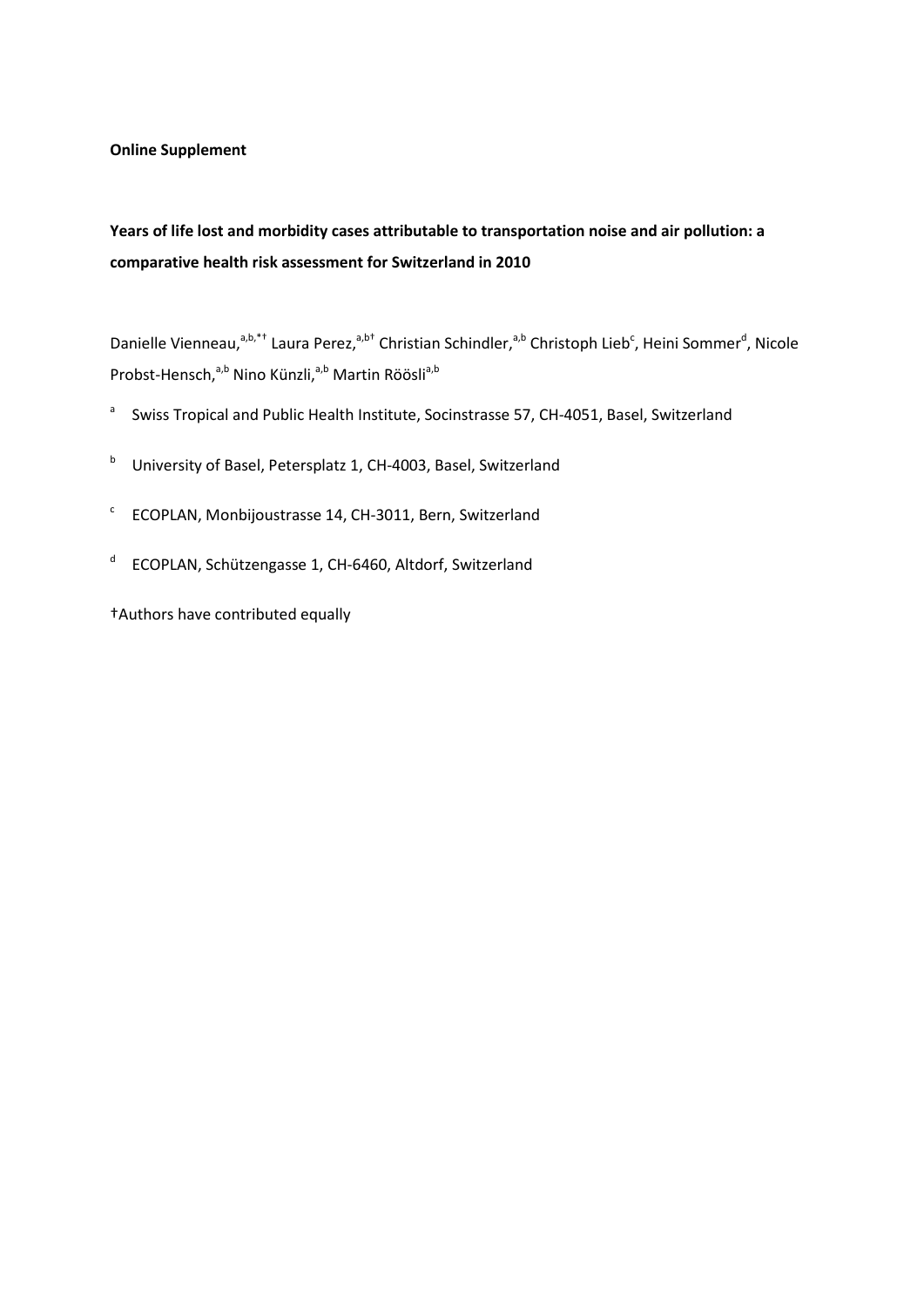| Sector activity             | All residents          | Ages 0-14              | Ages ≥30               |
|-----------------------------|------------------------|------------------------|------------------------|
|                             | $\mu$ g/m <sup>3</sup> | $\mu$ g/m <sup>3</sup> | $\mu$ g/m <sup>3</sup> |
| Road traffic                |                        |                        |                        |
| Car                         | 2.985                  | 2.951                  | 2.991                  |
| Light goods vehicle         | 0.378                  | 0.375                  | 0.379                  |
| Heavy goods vehicle         | 0.774                  | 0.767                  | 0.775                  |
| Private bus                 | 0.066                  | 0.066                  | 0.066                  |
| <b>Public transport Bus</b> | 0.176                  | 0.172                  | 0.176                  |
| Motorcycles                 | 0.026                  | 0.026                  | 0.026                  |
| Rail traffic                |                        |                        |                        |
| Passenger transport         | 0.339                  | 0.330                  | 0.340                  |
| Good transport              | 0.202                  | 0.199                  | 0.203                  |
| Ship traffic                |                        |                        |                        |
| Passenger transport         | 0.050                  | 0.050                  | 0.050                  |
| Good transport              | 0.037                  | 0.036                  | 0.037                  |
| Air traffic                 | 0.120                  | 0.120                  | 0.119                  |
| Residential                 | 3.353                  | 3.334                  | 3.357                  |
| Industrial                  | 6.294                  | 6.287                  | 6.297                  |
| Agricultural                | 4.144                  | 4.163                  | 4.140                  |
| Natural                     | 0.500                  | 0.500                  | 0.500                  |
| Sum                         | 19.442                 | 19.375                 | 19.456                 |

Table S1. Population weighted PM<sub>10</sub> exposures in 2010 by sector activity